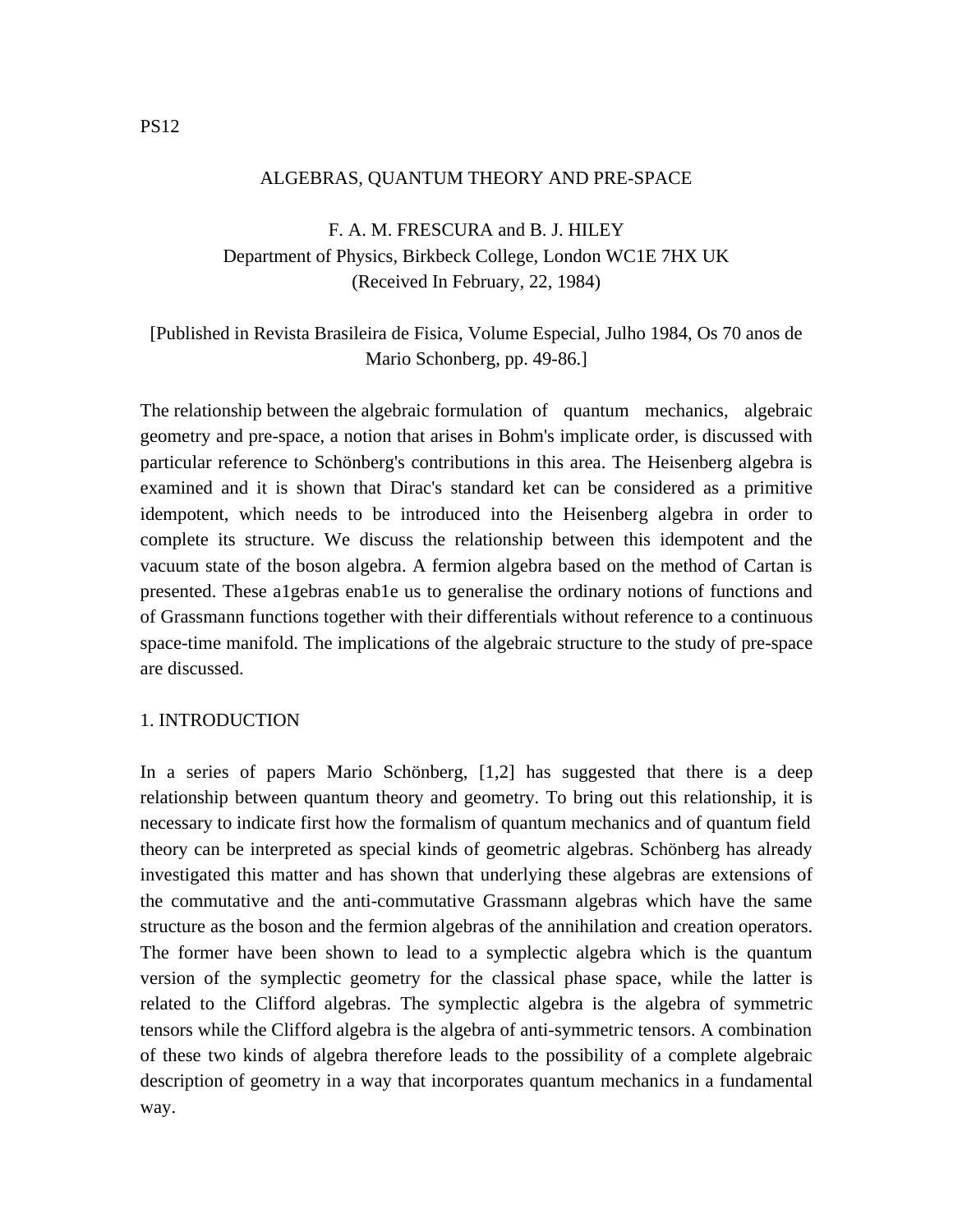While Schönberg has presented some very suggestive mathematica1 ideas, he has stated that a fuller development of quantum physics will probably require a deep revision of our intuitive picture of space and time. In recent years there has been a considerable increase in the investigations into the foundations of quantum mechanics particularly centring around the question of non-locality or non-separability that appears to be basic to quantum theory. This non-locality presents deep problems when contrasted with the usual view that physics is concerned with a local reality in space-time, a view that Einstein repeatedly stressed. However, there is another area of investigation where this basic space-time outlook is called into question, namely the problems of quantising general relativity. Both areas suggest that there is a real need to reconsider our basic notion of space-time.

One of the fundamental problems that lie behind all attempts to develop insights into the problems connected with quantum mechanics stems from the fact that while we know in general how to use its well defined mathematical formalism it is still regarded as a "mysterious, confusing discipline, which none of us really understand" (Gell-Mann [3] ). In recent years, David Bohm in particular has given a great deal of thought to the subject and has proposed a very general new outlook which he calls the implicate order.

Briefly, to explain the ideas that are involved in this radically new form of description, it is helpful first to contrast the traditional Cartesian approach to physics with the view developed by Bohr [5] in response to quantum mechanics. In the traditional view, it is assumed that there exists a reality in space-time and that this reality is a given thing, all of whose aspects can be viewed or articulated at any given moment. Bohr was the first to point out that quantum mechanics called this traditional outlook into question. To him the "indivisibility of the quantum of action'', which was his way of describing the uncertainty principle, implied that not all aspects of a system can be viewed simultaneously. By using one particular piece of apparatus only certain features could be made manifest at the expense of others, while with a different piece of apparatus another complementary aspect could be made manifest in such a way that the original set became non-manifest, that is, the original attributes were no longer well defined. For Bohr, this was an indication that the principle of complementarity, a principle that he had previously known to appear extensively in other intellectual disciplines but which did not appear in classical physics, should be adopted as a universal principle. The Cartesian view was thus limited and had to be replaced by a very different outlook which was to be justified by the principle of complementarity in which complementary views, which at a classical level are contradictory, enter the description of nature in a necessary and essential way.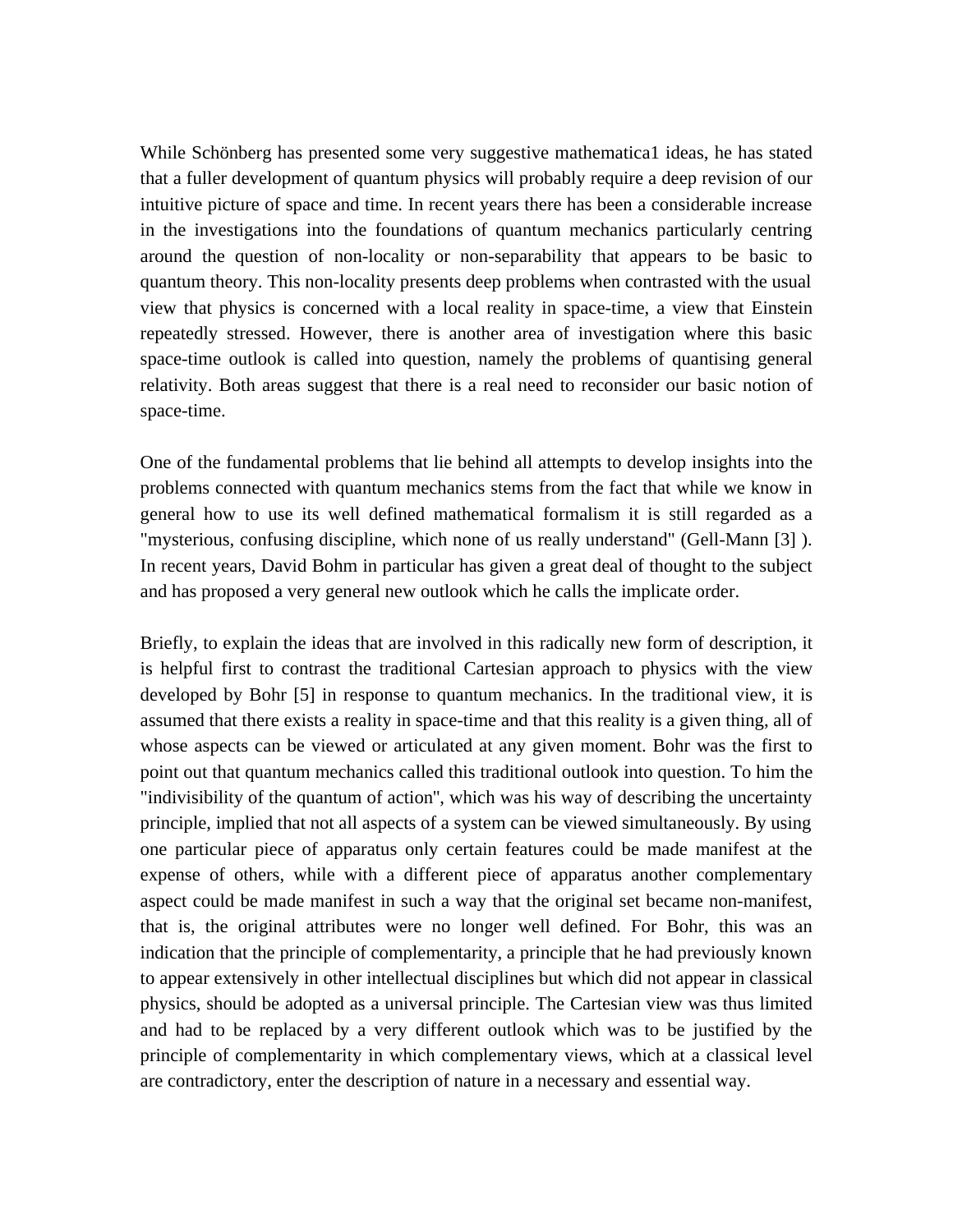For many, this implied a limitation to any further intuitive development in physics. But for Bohm, such a view seemed too restrictive and the introduction of the implicate order suggested a way forward without the need for classically contradictory statements. For him the manifestation of outward appearances involved forming explicate orders so that these orders emerged from the implicate order in a well defined way. What then becomes a fundamental form of description is the relation between the implicate and the explicate orders. In this view, space-time itself must be part of an explicate order. When this order is in its implicate form, it is called pre-space (Bohm and Hi1ey [6]). In this view, the space-time manifold is not a priori given. Rather it is to be abstracted from a deeper prespace. In this pre-space, the notion of locality is not primary but is a relationship in prespace which, in an appropriate explicate order, becomes a local order in the explicate space-time. Exactly what links this explicate order with our classical view of space-time is not complete1y understood yet, but working from the S-matrix approach, Chew [7] and Stapp [8] have suggested that the soft photons are to play an essential role. Whatever the precise nature of these processes we see that the appearance of non-locality arises from the implicate pre-space through relationships that cannot be made local. Thus we see the possibility of the non-locality in quantum mechanics arising in a new and subtle way.

Clearly a description of the implicate order cannot be based upon particles or fields acting locally in an a priori given space-time. We prefer to consider a view more akin to that of Whitehead, which regards process as the primary form. He used the more neutral term activity. In this view, an object will arise as an abstraction from a quasi-stable relatively invariant feature of the basic underlying activity.

But how are we to describe this activity mathematically? Following Bohm's [9] original suggestion, Frescura and Hiley [10] have already given a detailed account of how we are led to the conclusion that activity could best be described in terms of an algebra. Here the binary relation of the addition of two processes gives rise to the possibility of a qualitatively new process. For example, at the mechanical level, the addition of two harmonic processes acting at right angles to each other can give rise to a circular process. The product relation describes the order of succession. With such an algebraic structure, any automorphism, inner or outer, can produce a new description of the same overall properties. In other words the laws of physics are invariant to these inner automorphisms. It is this feature that Bohm interprets as forming different explicate orders from the same implicate order. Furthermore, quantum mechanics can be regarded as being essentially algebraic and it is this feature that will be exploited in the implicate order. Of course, it is also this algebraic aspect that lies behind the work of Schönberg [1,2] and which itself opens up new possibilities.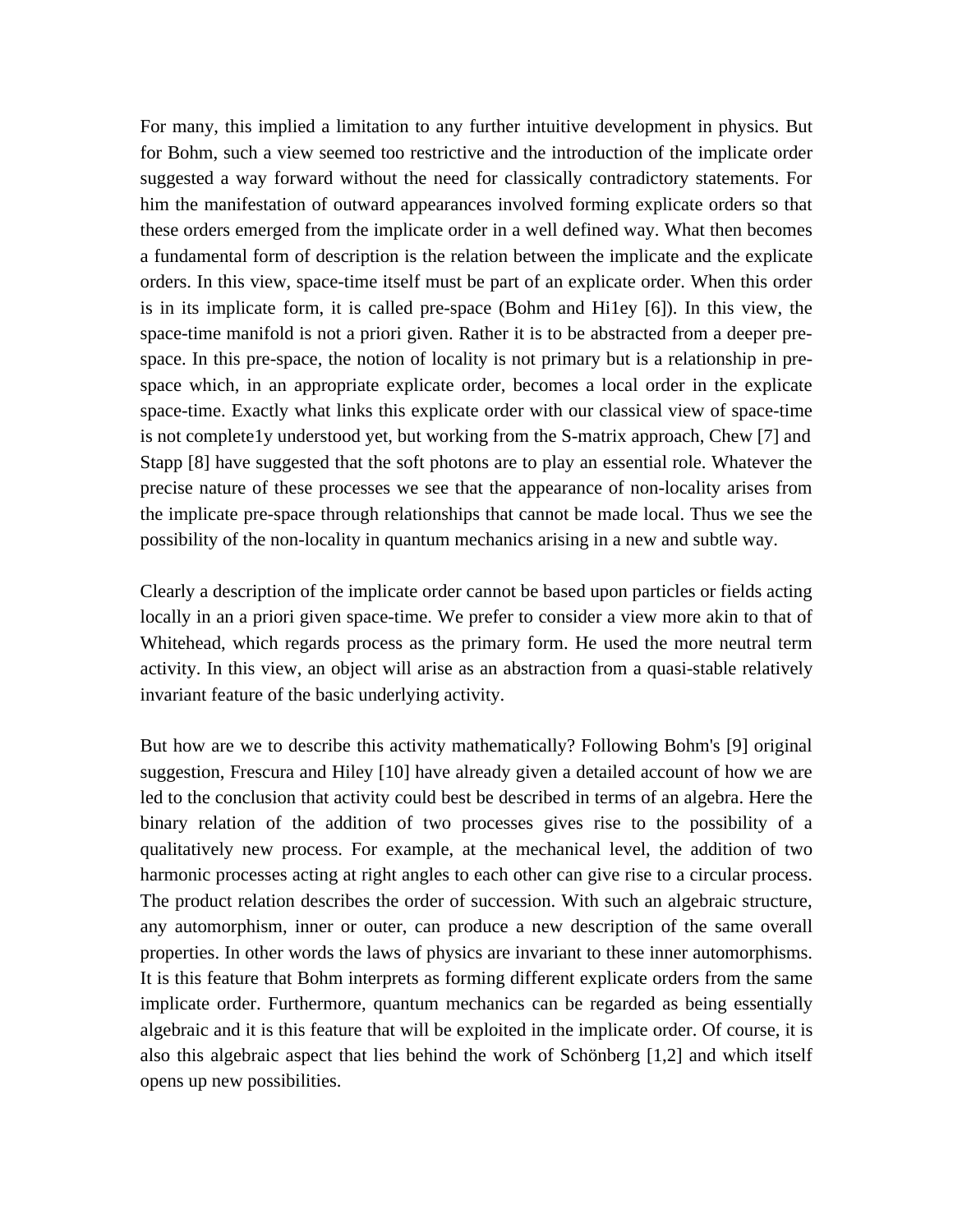The present formu1ation of quantum mechanics in the Schrödinger picture with its state vectors in Hilbert space and operators acting on these vectors hides the essential a1gebraic features. The Heisenberg picture comes closer to a complete algebrisation, but lacks certain features, which we will bring out as in a later section. Furthermore, the Schrödinger approach makes a sharp separation between the operator and operand. However, such a separation is not necessary. Indeed exp1oiting a suggestion of Riesz [11, 12], we have already shown how the spinor can be regarded as part of the Clifford algebra, namely a minimal left ideal in the algebra.

We have also shown how within the Heisenberg algebra the "state functions" too can be regarded as minimal left ideals in the Heisenberg algebra. Of course, this is exactly what Schönberg was exploiting in his work on Quantum Theory and Geometry. For us, the importance of his method lies in the fact that there was no longer any distinction between operator and operand. The operand (an element of the minimal left ideal) was merely a distinguished element in the algebra. Furthermore, these ideals can be regarded as quasistab1e and semi-autonomous forms with in the algebra, which suggests its appropriateness for the description of particle-like or even geometric-like features that arise from the implicate order. The algebra carries the implicate order while the explicate order is contained in the various representations.

## 2. THE IMPLICATE ORDER PARADIGM.

Here we want to motivate directly the algebraic approach by recalling Bohm's [4] beautiful illustration of the type of process that Is typical of the implicate order. Consider two transparent concentric cylinders with a gap between them containing glycerol. If a spot of dye is placed in the glycerol and the inner cylinder rotated a few times, the dye becomes mixed with the glycerol and can no longer be seen. If the inner cylinder is now turned back the same number of turns, the spot of dye will actually reappear in its original form, provided of course that the diffusion is small. The dye can thus be regarded as being enfolded into the glycero1. That is the spot of dye is imp1icit in the glycerol. In order to make it visible again, i.e. manifest, we must unfold it, or explicate it, by turning the inner cylinder.

Suppose now that we put a series of spots of dye into the glycerol. The first is put In at *x<sup>l</sup>* , then after turning the cylinder n times the second is put in at  $x_2$  and so on up to  $r$  dots, say. Then turning the inner cylinder in the opposite direction will produce a series of dots appearing and then disappearing at the points  $x_r$ ,  $x_{r-1}$ ,  $\ldots$ ,  $x_l$ . This then gives the impression of an object moving across the field of view.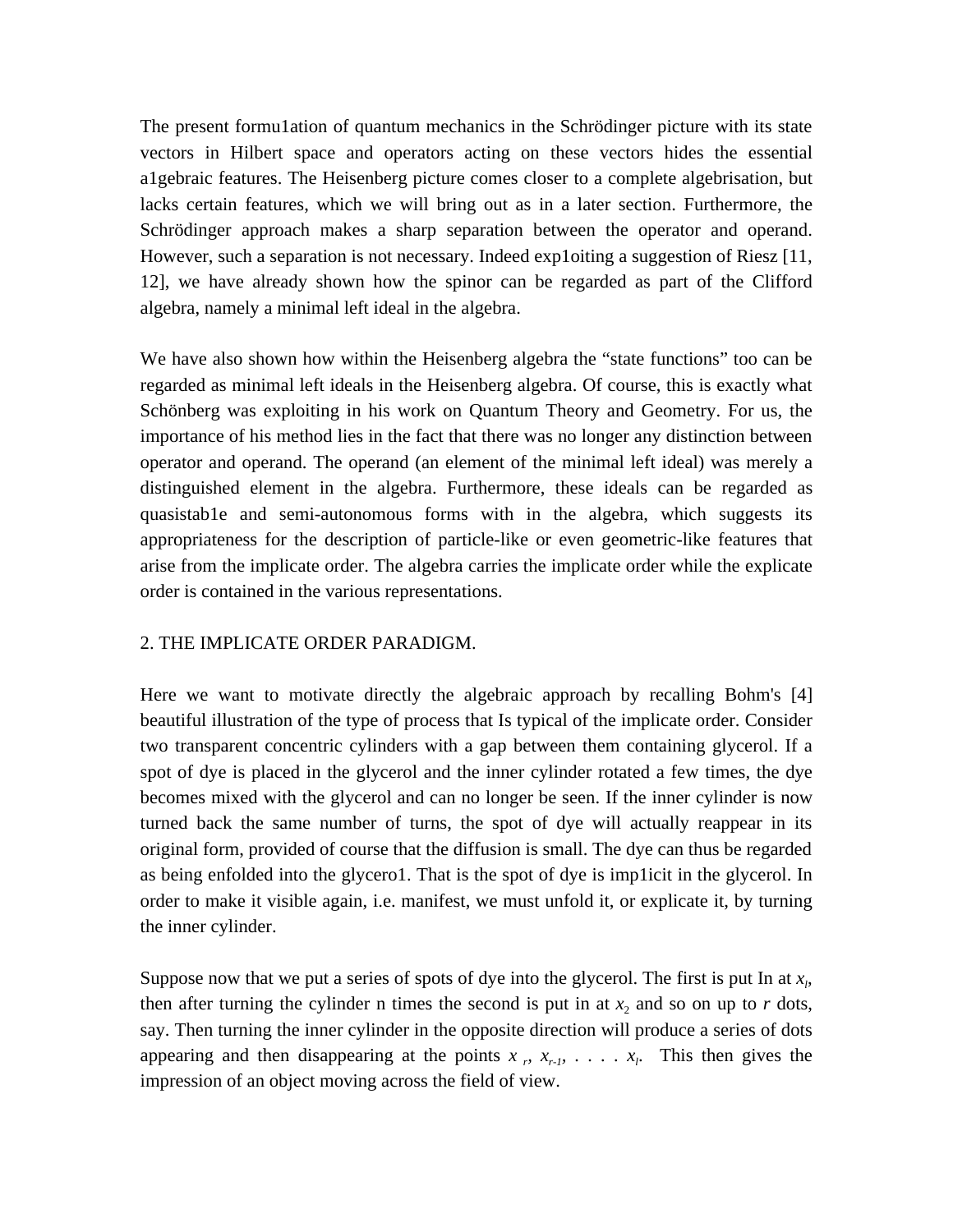Symbolically, this kind of enfolding can be described in terms of multiplications within some algebraic structure. Suppose  $M<sub>1</sub>$  is an enfoldment that transforms some explicate point  $e_i$  of our space into the implicate structure  $e'_i$ . We shall adopt the convention that enfoldments are produced by a left multiplication. Then we can write

$$
e'_1 = M_1 e_1 \tag{1}
$$

or, in matrix form

$$
e'_{1}(i, k) = \sum_{j} M_{1}(i, j) e_{1}(j, k)
$$
 (2)

Notice that when e and e are regarded as elements of the same minimal left ideal of our algebra, then in the continuous limit equation (2) becomes analogous to a Green's function:

$$
\psi(x') = \int G(x x') \psi(x) d^3 x \tag{3}
$$

Suppose the enfolded point  $e'$ <sub>*i*</sub> is now unfolded by right multiplication with  $M$ <sup>2</sup> to produce *e2*

$$
e_2 = e'_1 M_2
$$

The relation of  $e_1$  to  $e_2$  is

$$
e_2 = M_1 e_1 M_2^{-1} \tag{4}
$$

In order to illustrate how quantum mechanics might emerge from such a description of successive enfoldings each followed by an unfolding, let us make two assumptions.

First consider the special case in which  $M_2 = M_1^{-1}$ , i.e. the unfolding is simply the reciprocal of the enfolding, so that

$$
e_2 = M_1 e_1 M_1^{-1}
$$
 (5)

This form is already reminiscent of the kind of relation that features so prominently in the transformation theory of quantum mechanics. Now let us suppose that the transformation in question is in fact an infinitesimal transformation. This means that  $M<sub>1</sub>$  can be written in the form

$$
M_{I} = 1 + K
$$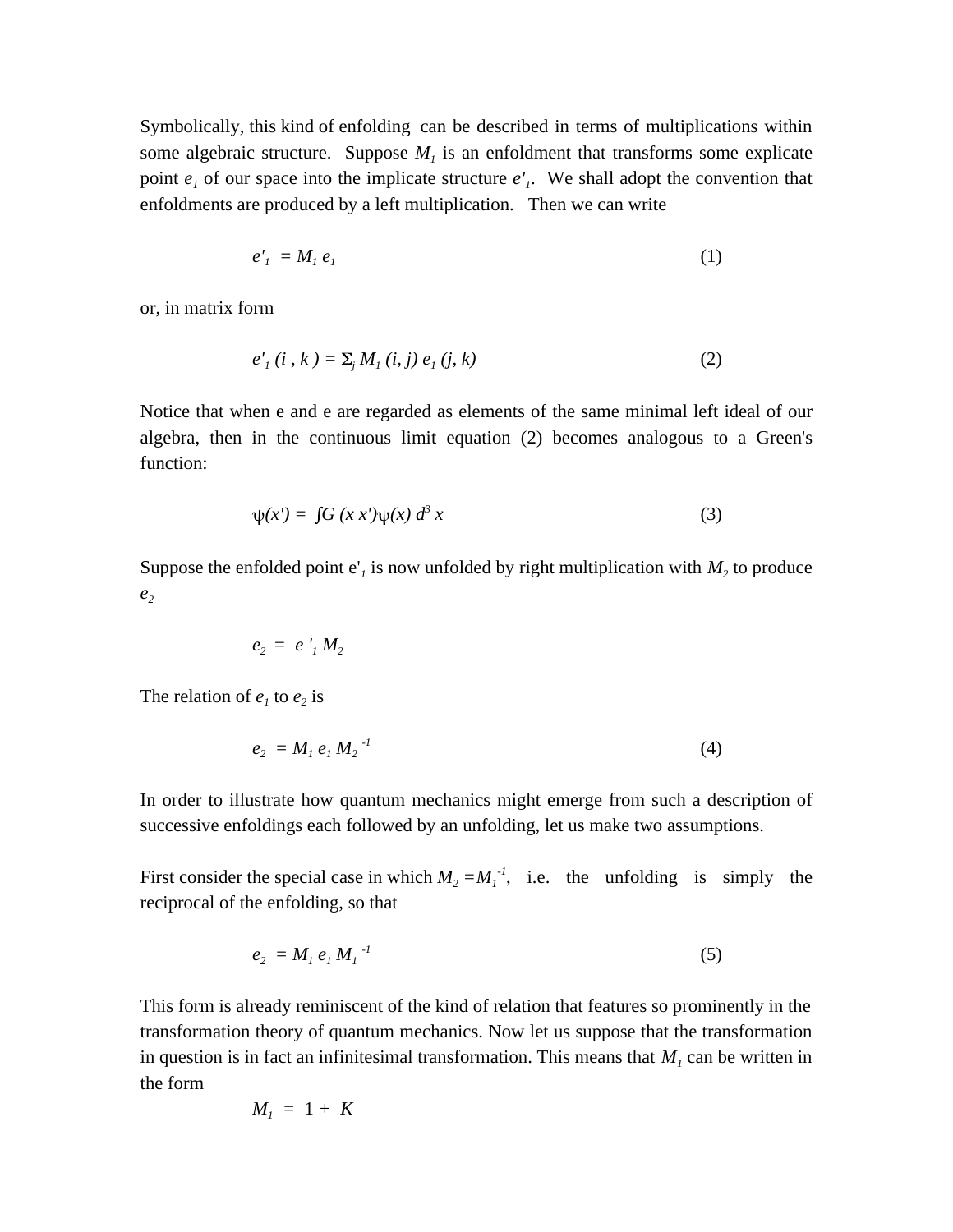If for convenience we assume also that the infinitesimal matrix *K* depends on a single parameter  $\tau$ , say, so that the transformed point  $e_2$  traces out some trajectory as  $\tau$  varies, then *K* can be written in the form

$$
K = iH \Delta \tau
$$

where the factor *i* has been introduced only to ensure that *H* is Hermitian, in accordance with the usual form of the theory. The equation of motion (5) then becomes

$$
e_2 = (1 + iH \Delta \tau) e_1 (1 - H \Delta \tau) = e_1 + i[H, e_1] \Delta \tau
$$

i.e.  $(e_2 - e_1)/\Delta \tau = i[H, e_1]$ 

In the limit as  $\Delta \tau \rightarrow 0$  we can write symbolically

$$
de/d\tau = i[H, e] \tag{6}
$$

which is, of course, just Heisenberg's equation of motion. A finite transformation is evidently then generated by

$$
M_1 = exp[iH\tau]
$$

so that

$$
e_2 = exp[iH\tau]e_1 exp[-iH\tau]
$$

Schrödinger's equation can be obtained from  $(6)$  simply by assuming that the  $e<sub>1</sub>$  can be considered as a product of an element o f a minimal 1eft ideal with an e1ement of a minimal right ideal. This assumption is equivalent in the quantum theory to the requirement that the state in question be a pure state. In terms of the Dirac notation, the minimal left ideals correspond to the kets while the minimal right ideals correspond to the bras, as we shall indicate later.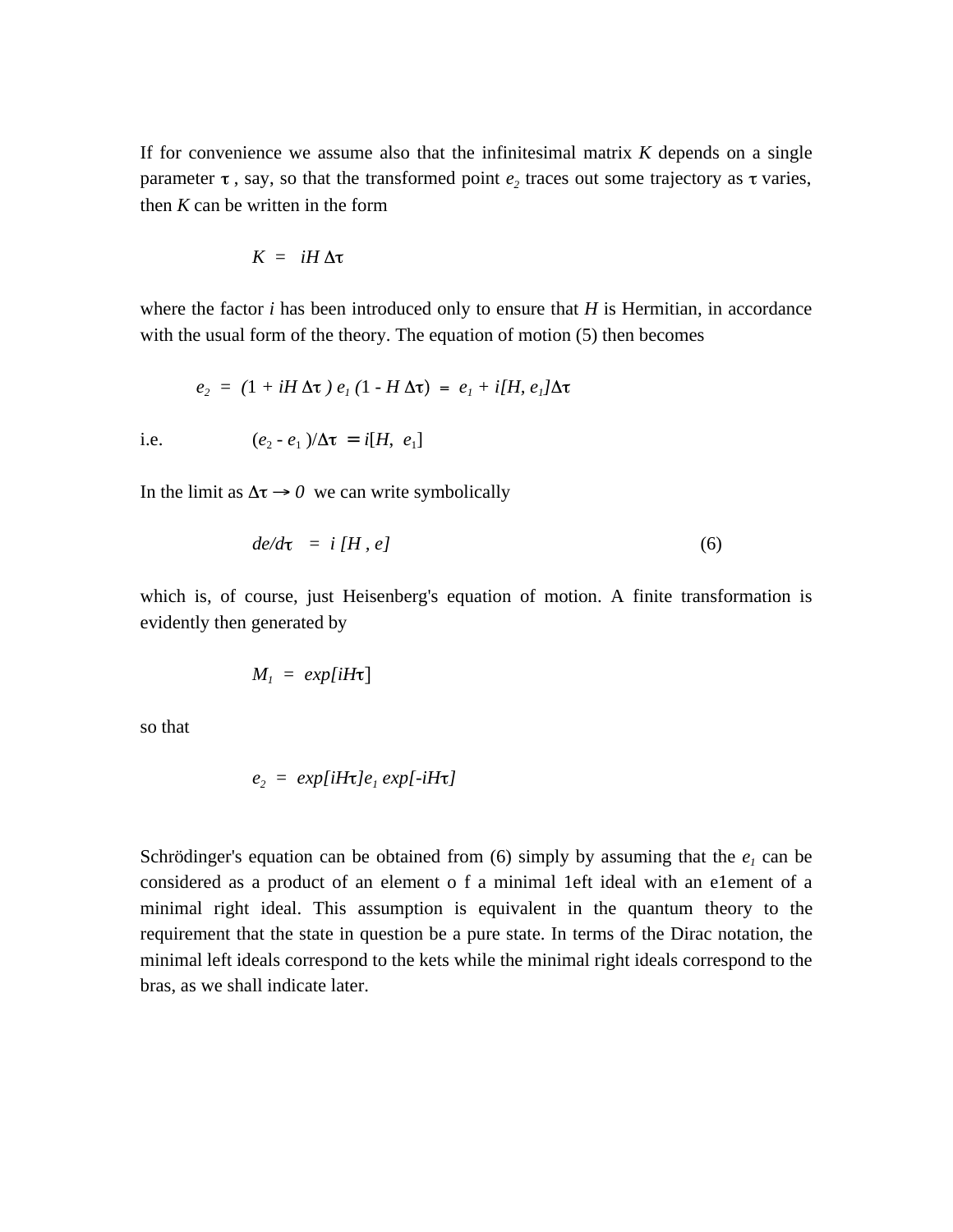# 3. THE RELATIONSHIP BETWEEN THE MINIMAL IDEALS AND THE BRAS AND KETS OF DIRAC

In the previous section we intimated that the minimal left (right) ideals of some suitable dynamical algebra could be identified with the kets (bras) of quantum mechanics. Since this identification is not well known we outline a justification for this c1aim.

In the Dirac formalism sets of objects,  $(|\psi \phi|)$  define the set of dynamical operators. Under addition and multiplication, these form a full matrix algebra over the complex field. Choosing a complete set of orthonormal eigenkets (|*a<sup>i</sup>* ) of some operator A, we can define a set of operators  $e_{ij} = |a_i \ a_j|$  such that any operator can then be written as

$$
B = \sum_{ij} B_{ij} e_{ij} \tag{7}
$$

where the coefficients  $B_{ij}$  are complex numbers. The completeness relation can then be written as

$$
I = \Sigma_i e_{ii},
$$

The  $e_{ii}$  here are primitive idempotents and are usually identified with the projection operators. In this way then, the algebra of dynamical operators can be given a complete representation in terms of the bras and kets. According to this approach, it is the bras and kets, which are given the primary status. All else is defined in terms of them.

A different approach however is possible. The algebra itself can be taken as the fundamental entity, with all else defined in terms of it. Indeed, if the concept of the quantum process be taken as basic, then such an approach is not only possible, but also necessary (Bohm [9, 13]). This leads us to propose therefore that the algebra itself be elevated to the primary status and be given fundamental relevance. The bras and kets must then be regarded as special or secondary features within the algebra, to be abstracted from the algebraic structure through some relevant discriminating characteristic.

But how can this be done? The prominence given in quantum mechanics to the irreducible representations of the dynamical operators supplies the clue. Consider a simple algebra, which has exactly one irreducible representation over the complex numbers. Th is irreducible representation must necessarily appear as an irreducible component within the regular representation of the algebra. But the representation of any matric algebra *A* is irreducible if and only if it is obtained from the regular representation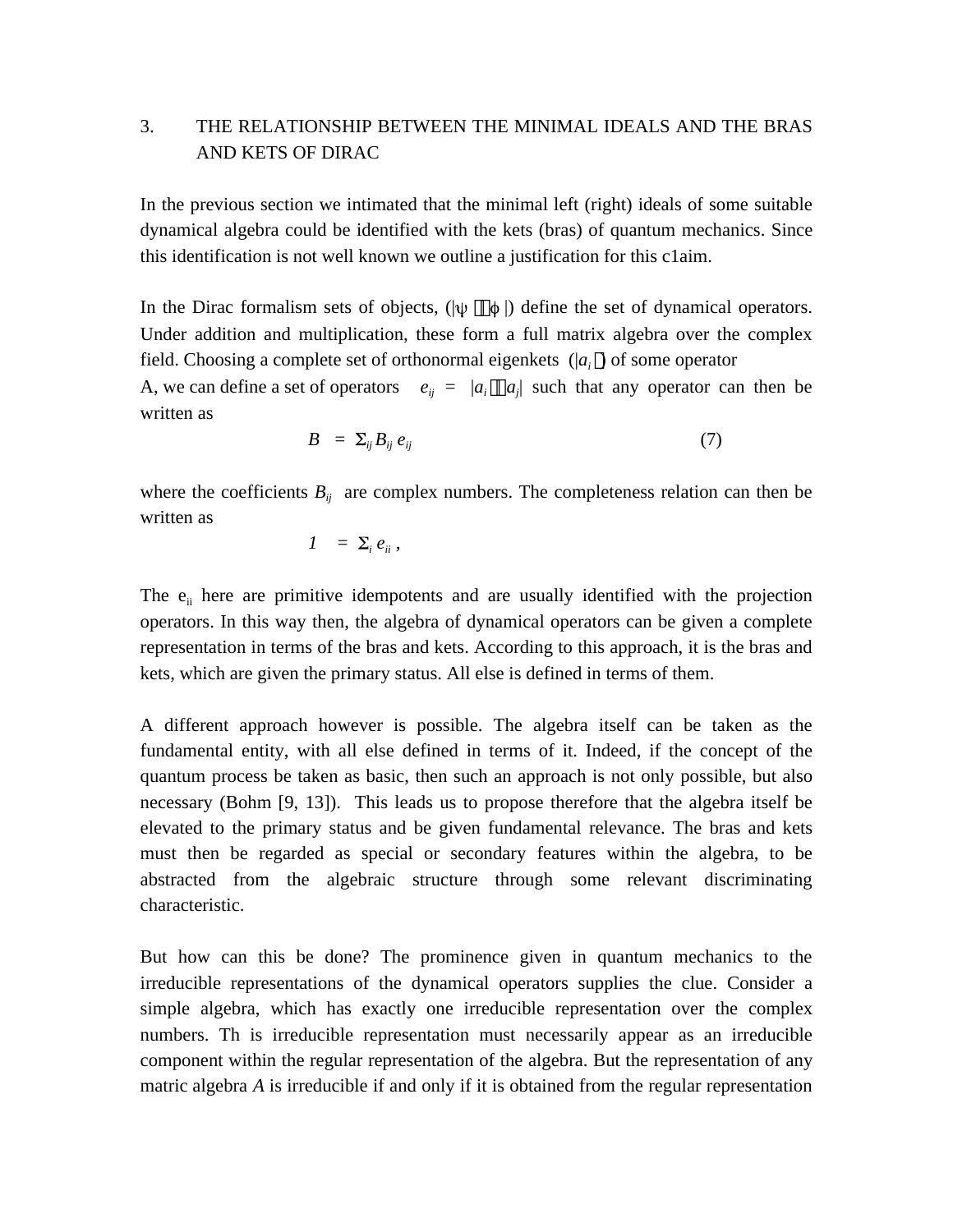of *A* on a minimal invariant subspace *I* of *A* as representation space. We thus expect these minimal invariant subspaces to be important. Now, an invariant subspace *I* of *A* is minimal if and only if it is generated by some primitive idempotent element in *A*. These spaces in fact can be generated in two ways from given primitive idempotent elements *e*, namely by multiplication from the left or by multiplication from the right. Spaces of the type  $I_L$  = Ae, generated by left multiplication, are called minimal left ideals. Those of type  $I_R = eA$ , generated by right multiplication, are called minimal right ideals. The primitivity requirement on *e* then gives

$$
I_R I_L = eAAe = Ze
$$

where *Z* is the centre of *A*. Thus, for given  $e$ ,  $I_R$  can be regarded as the vector space dual to *I<sup>L</sup>* . It is evident now from the way that representations are constructed on the spaces *I<sup>R</sup>* and *I<sup>L</sup>* that these play a role in the theory of algebras entirely analogous to that of the bra and ket spaces in quantum theory. We can therefore regard the bra space and the ket space respectively as minimum right or left ideals in some suitable algebra.

This structure is more easily appreciated when expressed in terms of a particular representation. Suppose  $\psi$  is an element of the minimal left ideal generated by the primitive idempotent *e*. Then since  $\psi$  is in *Ae*, there must exist some element *B* in *A* such that

$$
\psi = Be
$$

Now introduce a matric basis  $e_{ij}$  of the simple algebra A. Since the idempotent *e* is primitive, we can always choose the basis  $e_{ij}$  in such a way that  $e = e_{kk}$  (no sum on k) for some fixed *k*. So from (7) and (8) , we have

$$
\psi = (\Sigma_{jj} B_{ij} e_{ij}) e_{kk} = \Sigma_i B_{ik} e_{ik} = \Sigma_i \psi_i e_{ik}
$$
\n(9)

which is recognised immediately as having the form of a quantum state vector. In the case when *i* and *j* range over a continuously infinite index set, the coefficients  $\psi_i$  become the familiar wave functions  $\psi(x)$ . It is also immediately evident that every ket space in the algebra constructed in this way will automatically contain a complete set of eigenvectors for each observable *B*. Further, this construction automatically guarantees the completeness relation, which is equivalent to the requirement

$$
I = \sum_k e_{kk}
$$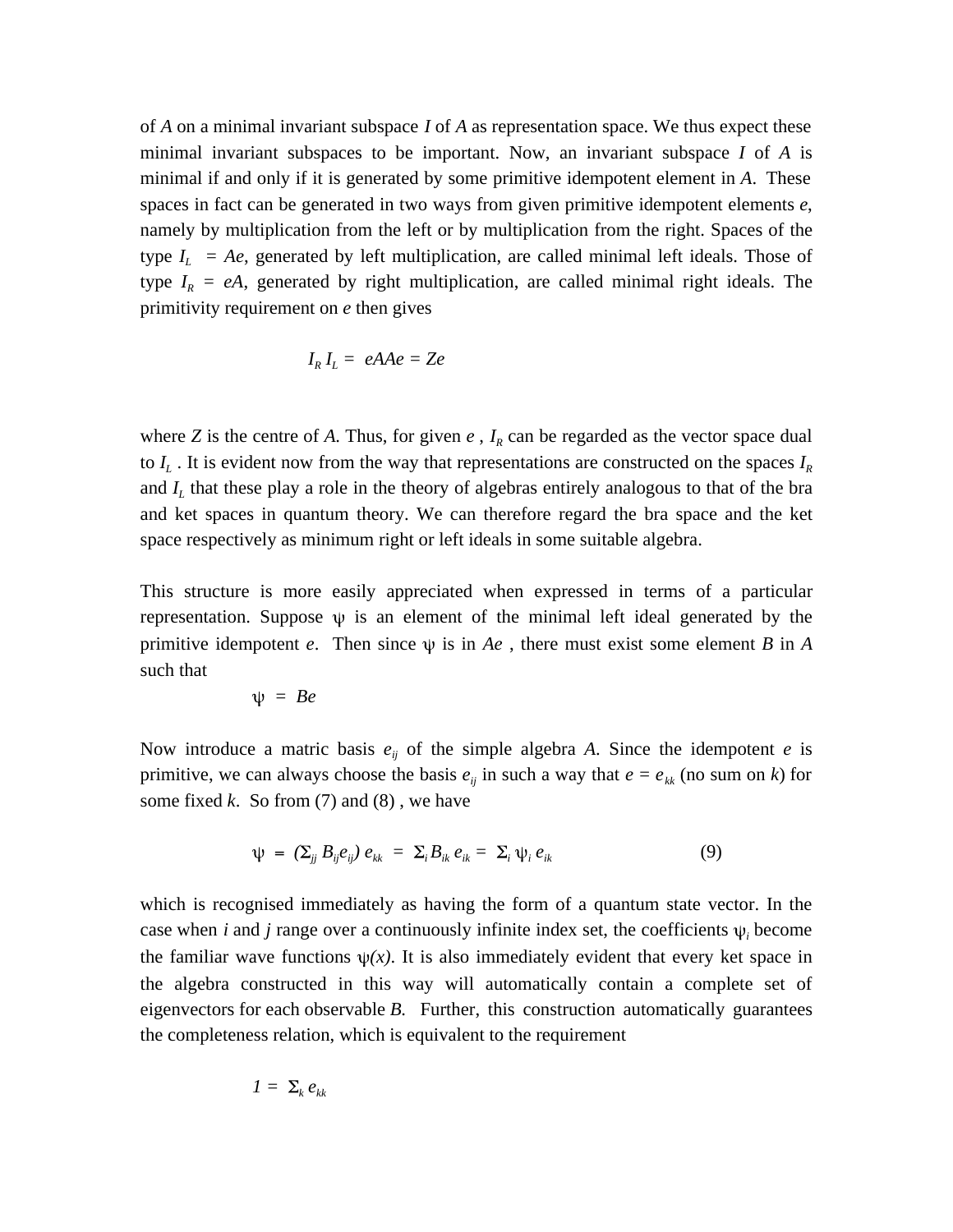(This observation in fact provides an explanation of the completeness requirement in quantum theory.) In this way, therefore, all the vector space properties associated with the ket space are completely reproduced in their algebraic counterpart.

Similar observations apply to the identification of the Bra space with a minimal right ideal of the algebra. Choosing  $I_R = eA$ , where *e* is the same idempotent that is used to generate  $I_L$  ensure that  $I_L$  and  $I_R$  are dual vector spaces .

Quantum theory deals principally with two kinds of dynamical variables: those related to 'extrinsic' properties such as position, momentum, orbital angular momentum, etc, and those representing internal degrees of freedom, such as the intrinsic spin, isospin, and the various internal quantum numbers of the elementary particles. The method we have outlined is easily implemented for this last kind of variable. A detailed treatment of some particular cases involving the Pauli and the Dirac, Clifford algebras have been given in Frescura and Hiley [10]. However, technical difficulties are encountered with variables of the former type. These difficulties are related to the infinite dimensionality of the dynamical algebras involved and to the closely related problem of defining their 'boundaries', or 'limits'. We now indicate briefly in a particular case how some of these difficulties may be overcome.

Consider the polynomial Heisenberg algebra $L_q(1)$ , which is the (associative) algebra generated by the Heisenberg position and moment um operators , *Q* and *P* , satisfying the usual commutation relations. For convenience, we shall use the operator  $D = 2\pi i P/h$  in place of *P*. *L*<sup>q</sup> (1) may then be regarded as generated from the set *{*1*, Q, D}* subject to the relation

$$
\{D\,,\,Q\}\,=\,1\tag{10}
$$

It is not difficult to show that this algebra contains no non-trivial primitive idempotents. It thus contains no non-trivial minimal left or right ideals. If we are to carry out the program outlined above therefore, the algebra  $L_q(1)$  will have to be extended to incorporate suitable idempotent operators. How this can be done may be gleaned from an examination of the Dirac version of the quantum theory. Of particular relevance is the concept of the 'standard ket'.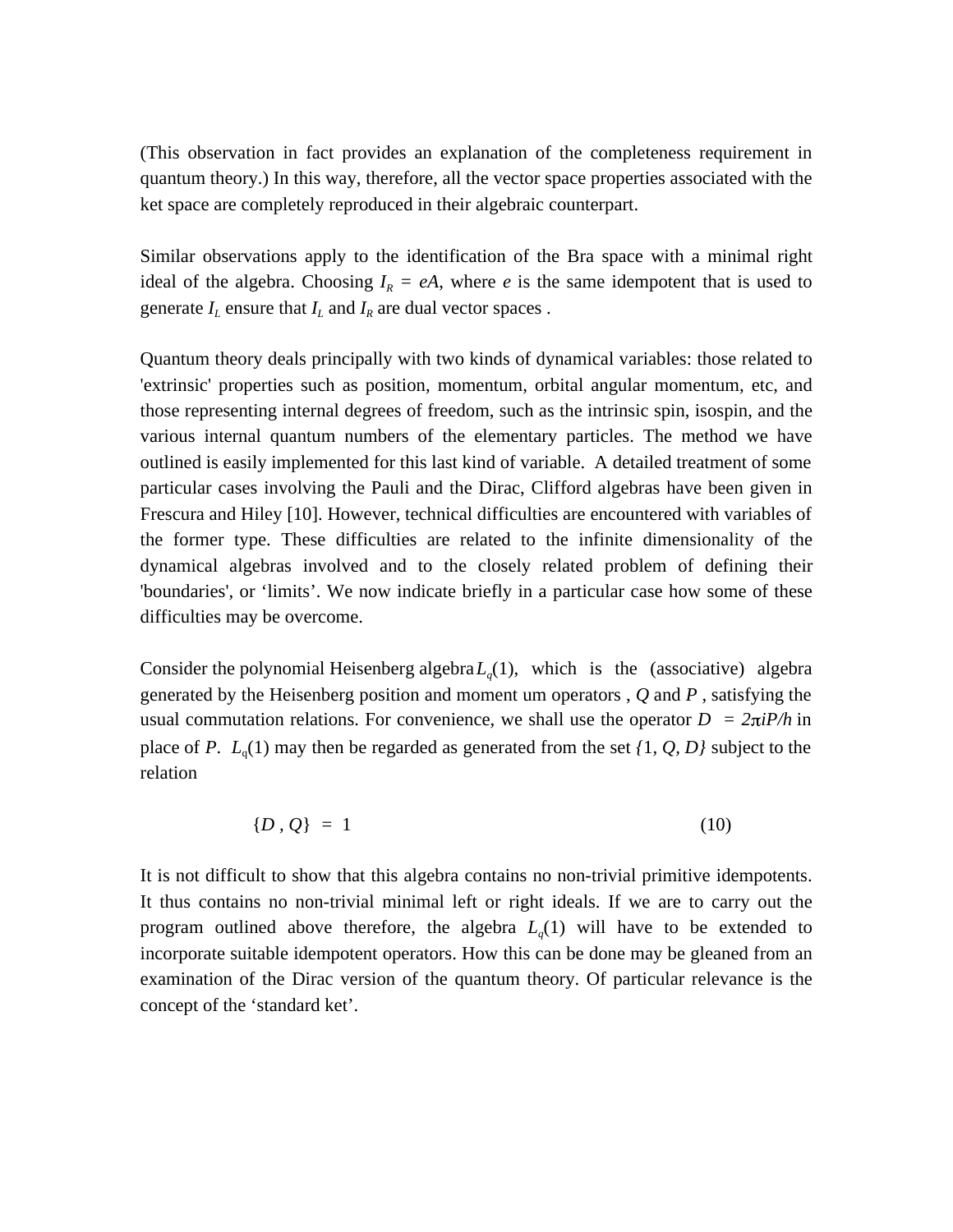Suppose  $(A_j)$  is some given complete set of dynamical variables. Let the corresponding eigenket basis spanning the ket space be  $(a_{ij})$ . We can then associate a complex function with every ket  $|P|$  in the usual manner

$$
\psi(a_{ij}) = a_{ij} | P \rangle
$$

This means that in the basis ( $|a_{ij}|$ ), each function uniquely defines  $|P\rangle$  and vice versa, so that we may write

$$
|P\rangle = \psi, \{A_r\} \tag{11}
$$

Suppose now that  $f(A_r)$  is any function of the observables  $(A_r)$ . Then  $f(A_r)$  is itself an operator in its own right and we have

$$
a_{ij}f(A_j) \quad \psi, \{A_r\} = f(a_{ij}) \quad a_i \quad \psi, \{A\}
$$
\n
$$
= f(a_{ij})\psi(a_{ij}) = f. \quad \psi(a_{ij})
$$
\n
$$
f(A) \quad \psi(A) = (f\psi) \{A\}
$$

or  $f(A_j) \psi_i(A_r) = (f \psi) \{A_r\}$ ,

for all  $\psi$ ,  $\{A_r\}$ . In particular, for  $\psi = 1$ , we have

$$
f(A_j) \quad \{A_r\} \quad = \quad f, \{A_j\}
$$

which we can write as

$$
f(A_j) \mid \, \rangle \; = \; f \tag{12}
$$

The ket  $\vert \rangle$ , which Dirac writes as , is called the standard ket for the complete set  $\{A_i\}$ . It is c1ear that the standard ket corresponding to different complete sets will, in general, be different so that there exists a multiplicity of standard kets. Thus, in the Dirac formalism, every ket can be expressed uniquely as a product

$$
\psi = \psi(A_j) \mid \ \rangle,
$$

where  $\psi$  is some well defined complex function. Conversely also, each complex function uniquely defines a ket  $\psi(A_r) \mid \Sigma$ . Similarly, every bra can be written as a product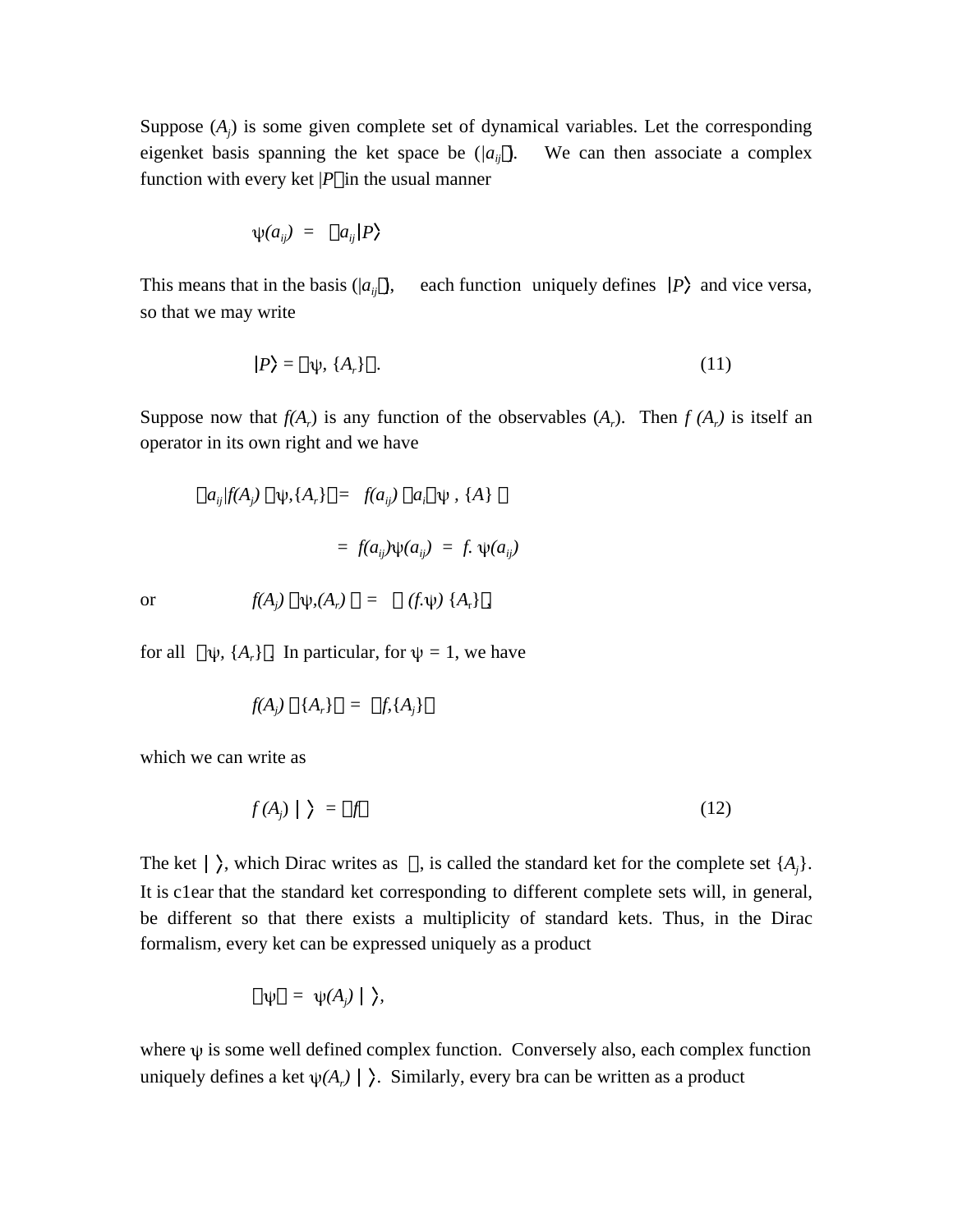$\phi$  (*A<sub>r</sub>*) where is the standard bra for the complete set  $\{A_r\}$  of dynamical operators for the system. Hermitian conjugation then gives

$$
\begin{aligned}\n\dot{\tau} : \psi(A) &\rightarrow \psi^*(A^\dagger) \\
\vdots & \downarrow \rangle \qquad \text{and} \qquad \vdots \qquad \downarrow \rangle\n\end{aligned}
$$

so that for a Hermitian operator

$$
\dagger
$$
: (A) |  $\rangle$  ( (A) |  $\rangle$ ) <sup>$\dagger$</sup>  =  $\ast$ (A).

It is evident from the above that the existence of the space in the Dirac theory is guaranteed by t he existence of single element  $| \rangle$ . For, given the element  $| \rangle$ , every ket in the space  $S_k$  is generated from  $\vert \ \rangle$  by some element (A) of  $D_{A'}$  where  $D_A$  is the nondenumerably infinite quasi-algebra of the dynamical variables proposed by Dirac. Thus we must have

$$
D_A \mid \ \rangle \ = \ S_k
$$

In the Dirac theory then, the possibility of constructing a space rests crucially on the existence of the fundamental  $|\rangle$ .

To see how this helps in the case of the Heisenberg algebra, we note that the action of the derivative  $d$  on  $\vert$   $\rangle$  follows from

$$
d \psi = d\psi(q)/dq = \psi'(q) | \}
$$

so that

$$
d|\rangle = (d/dq)|\rangle = 0|\rangle = 0
$$

i. e.

$$
d|\;\rangle = 0
$$

In the dual bra space we find

$$
d = 0.
$$

Introduce now an element *e* in  $D_q$  which projects every element in the ket space  $S_k$  into the standard ket so that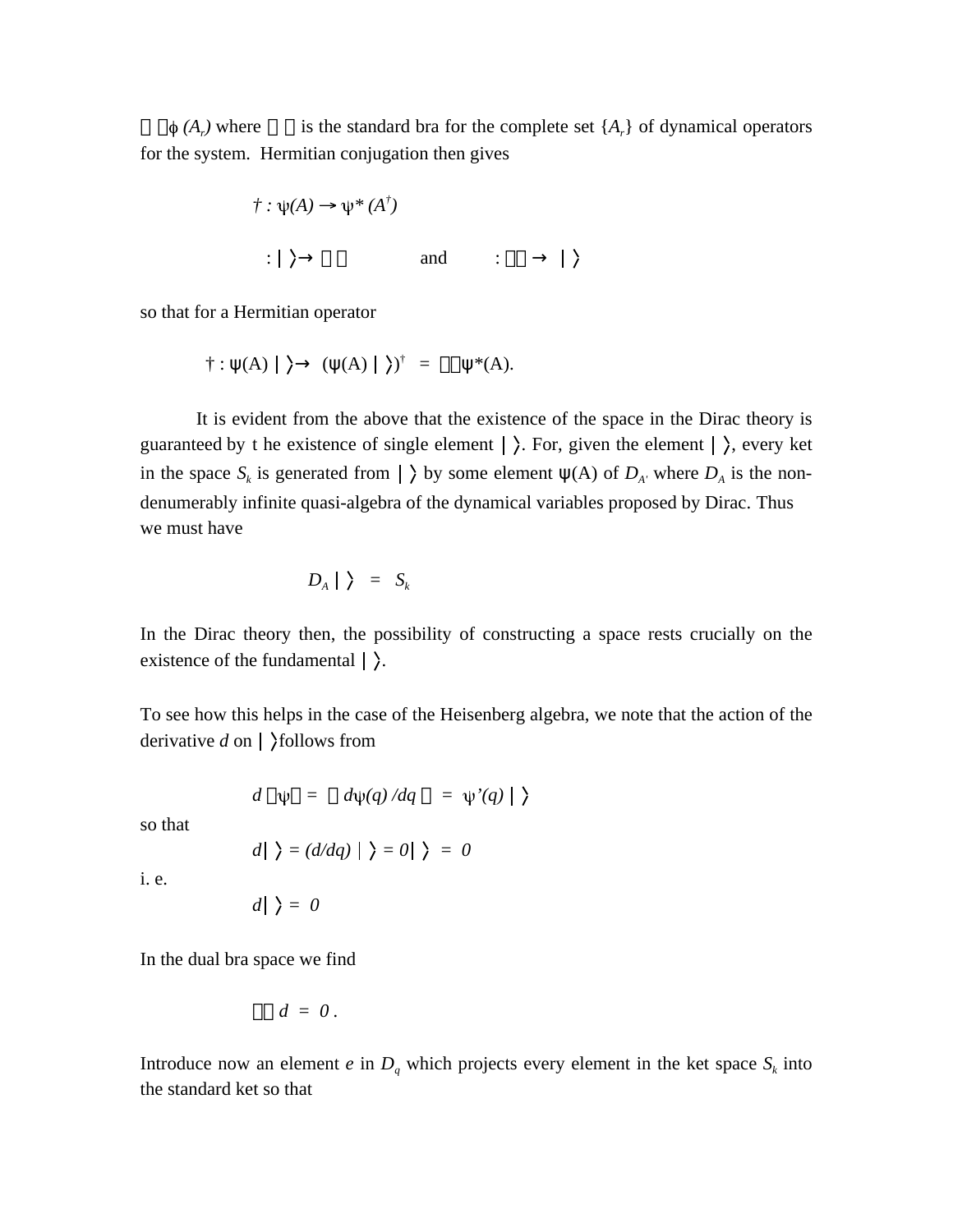$$
e \quad \psi = \psi(0) \mid
$$

for in  $S_k$ . It is not difficult to verify that *e* is idempotent. Consider now the effect of the product *de* on each ket in  $S_{\iota}$ :

(*de*) 
$$
\psi = d(e \psi) = d(\psi(0) | \xi) = (0) d | \xi = 0
$$
  
 $de = 0$ .

Also

or

$$
(eq) \psi = e(q\psi(q) | \rangle) = e | \rangle = \phi(0) | \rangle
$$

where  $\phi(q) = q\psi(q)$ , so that  $\psi(0) = 0$ . Hence

$$
de = 0.
$$

The products *qe* and *ed* are well defined algebraic elements in *D<sup>q</sup>* , which are neither zero nor scalars. However, rather than expanding them in terms of some basis of  $D_q$ , we shall retain this product notation for them as it relates them directly to the quasi-algebra generated by the set {1*, d, q, e*}. It should be noted here that the element *e* cannot be expressed as a polynomial function of the operators *d* and *q* and so is not an element of the sub quasi - algebra generated by {l*, d, q*}.

Returning to the polynomial Heisenberg algebra  $L_q(1)$ , it is now evident how  $L_q(1)$  must be extended if it is to contain ket and bra spaces within its own structure: we must include among the generators of the algebra an idempotent element analogous to the element e of the above discussion. We thus arrive at the quasi-algebra *B*(1), a generalisation of the Heisenberg algebra, which is the algebra generated over the complex field from the set {1*, D, Q, E*} with

$$
[D, Q] = 1
$$
,  $E^2 = E$ ,  $DE = 0$ ,  $EQ = 0$  (14)

This is in fact one of the algebras introduced by Schönberg [1]. Details can be found in Schönberg [1,2] and in Frescura and Hiley [14]. We here list only some of its more important features. First, define a set of elements *Emn* by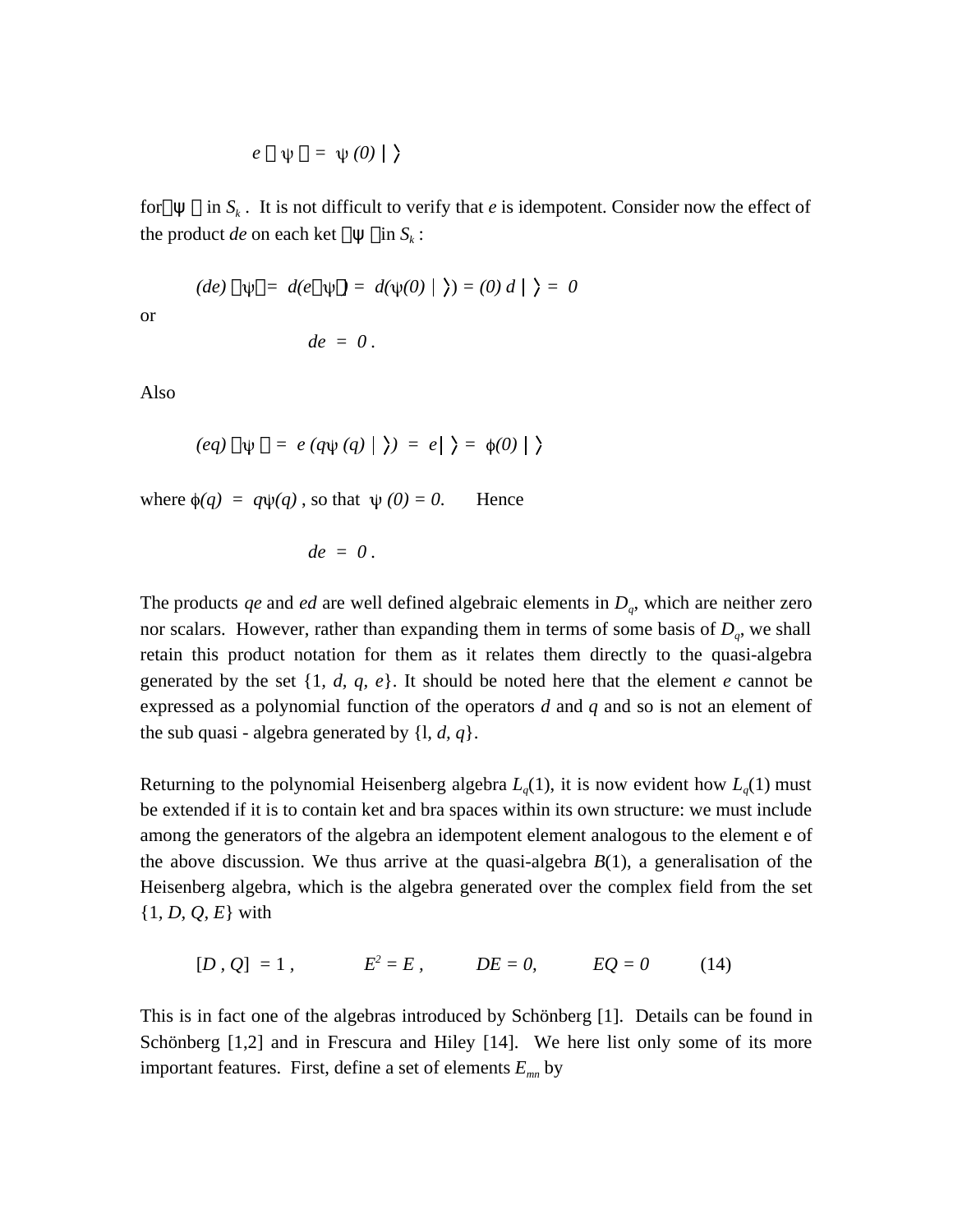$$
E_{mn} = (m!n!)^{1/2} Q^m E D^n. \tag{15}
$$

We follow the usual convention of defining  $Q^0 = I = D^0$ , so that  $E_{00} = E$ . It can then be shown that

$$
E_{ij} E_{mn} = \delta_{jm} E_{in} . \qquad (16)
$$

It follows from this relation that the *Emn* are linearly independent. It can further be shown that

$$
I = \Sigma_r E_r \tag{17}
$$

a n d

$$
Q = \sum_{n} (n+1)^{1/2} E_{n+1,n}, \qquad D = \sum_{n} (n+1)^{1/2} E_{n,n+1}.
$$
 (18)

All the generators of  $B(1)$  can thus be written in terms of the  $E_{mn}$ . The elements  $E_{mn}$  thus constitute a basis for  $B(1)$ . In fact, relation (16) is the defining relation for a matric basis in a full matric algebra. We have shown therefore that  $B(1)$  is a fullmatric algebra.

It also follows from (16) that  $E = E_{00}$  is a primitive idempotent and so can be used to generate the bra and ket spaces for  $B(1)$ . In fact, any element of the form

$$
|\rangle = \Sigma_n a_n E_{0n} \tag{19}
$$

can be taken as the fundamental ket. The left ideal it generates then consists of elements of the form

$$
\psi = \sum_{m,p} \lambda_{m0} a_p E_{mp} = \psi(Q) | \rangle
$$

where  $\psi(Q)$  is the polynomial  $\Sigma_m (1/m!) \lambda_{m0} Q^m$ .

The algebra  $B(1)$  allows only for a single degree of freedom. Generalisation to a larger number is straightforward. For every independent degree of freedom *i* introduce a set  $\{1_i, D_i, Q_i, E_i\}$  of dynamical operators satisfying

$$
E_i^2 = E_i \qquad D_i E_i = 0 = E_i Q_i.
$$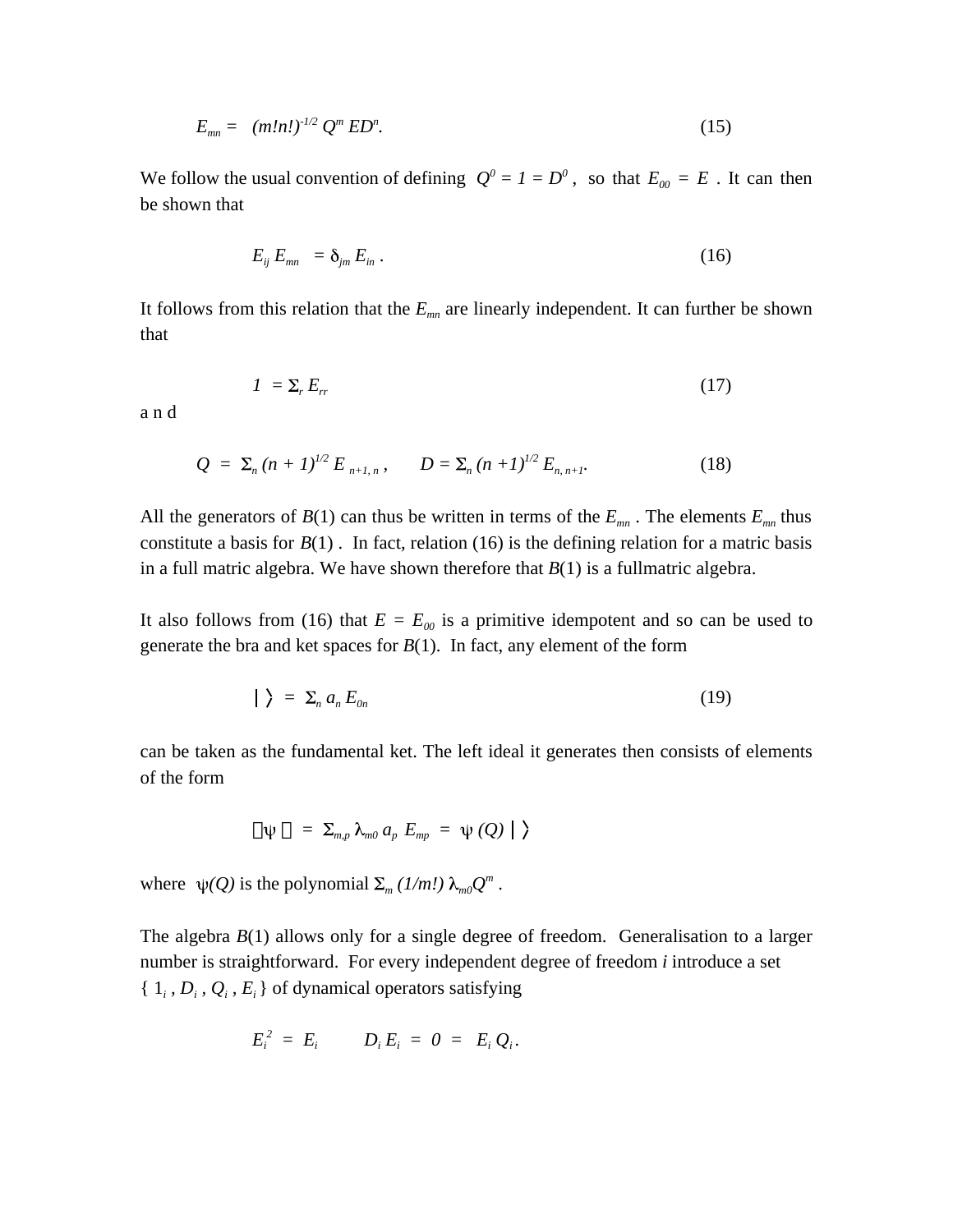Operators corresponding to independent degrees of freedom all commute with each other. The algebra  $B(n)$  generated in this way is thus the direct product of the sub-algebras  $B_i(1)$ corresponding to the independent degrees of freedom. The element  $E = \prod_{i=1}^{n} E_i$  is then idempotent and primitive and can be used to generate the bra and ket spaces. Any element of the form

$$
|\rangle = \Pi_{i=1}^n |\rangle_i.
$$

where  $|\rangle_i$ is a fundamental ket in  $B_i(1)$ , can be taken as the fundamental ket of  $B(n)$ .

## 4. THE QUASI ALGEBRA *B*(1) AS A THEORY OF BOSONS

From (15) it is evident that Q and D may be represented as

|  | $0 \quad 0 \quad 0 \quad 0 \quad \ldots$                                                                                              |  |  |                                                                                                                                                                                                                                | $0 \t1 \t0 \t0 \t$                                                                              |  |  |  |
|--|---------------------------------------------------------------------------------------------------------------------------------------|--|--|--------------------------------------------------------------------------------------------------------------------------------------------------------------------------------------------------------------------------------|-------------------------------------------------------------------------------------------------|--|--|--|
|  | $\sqrt{1}$ 0 0 0                                                                                                                      |  |  |                                                                                                                                                                                                                                | $0 \t 0 \t 2 \t 0 \t \ldots$                                                                    |  |  |  |
|  | $0 \sqrt{2} 0 0 \ldots$                                                                                                               |  |  |                                                                                                                                                                                                                                | $0 \t 0 \t 0 \t 3 \t $                                                                          |  |  |  |
|  |                                                                                                                                       |  |  | $Q = \begin{bmatrix} 0 & 0 & \sqrt{3} & 0 & \ldots & \cdots \\ 0 & 0 & 0 & \cdots & 0 \end{bmatrix}$                                                                                                                           |                                                                                                 |  |  |  |
|  | $\mathbf{r}^{\prime}$ , and $\mathbf{r}^{\prime}$ , and $\mathbf{r}^{\prime}$ , and $\mathbf{r}^{\prime}$ , and $\mathbf{r}^{\prime}$ |  |  |                                                                                                                                                                                                                                | $\mathbf{r} = \mathbf{r} \times \mathbf{r}$ , where $\mathbf{r} = \mathbf{r} \times \mathbf{r}$ |  |  |  |
|  |                                                                                                                                       |  |  | and the contract of the contract of the contract of the contract of the contract of the contract of the contract of the contract of the contract of the contract of the contract of the contract of the contract of the contra |                                                                                                 |  |  |  |
|  | and the contract of the contract of the                                                                                               |  |  |                                                                                                                                                                                                                                | $\mathbf{r} = \mathbf{r} + \mathbf{r} + \mathbf{r} + \mathbf{r} + \mathbf{r} + \mathbf{r}$      |  |  |  |

This is immediately recognised as the rep representation of the creation and annihilation operators  $a^{\dagger}$  and *a* of the second quantization formalism for an harmonic oscillator with a single degree of freedom. This is not surprising, of course, since the commutator

 $[a, a^{\dagger}] = 1$  is formally identical to that introduced in (10). The quasi-algebra of second quantization is thus formally identical to the quasi-algebra *B*(1)*.* Since the harmonic oscillator provides a theory of bosons, the quasi-algebra *B*(1) can be said also to be a theory of bosons.

If we write

$$
a^{\dagger} = 2^{1/2} (Q - D) a = 2^{1/2} (Q + D)
$$
 (20)

and introduce the idempotent operator *V* to play a role analogous to *E* then it is easy to show that the vacuum state takes the form

$$
0 = \sum_{n} \mathbf{V}_n V_{0n} \tag{21}
$$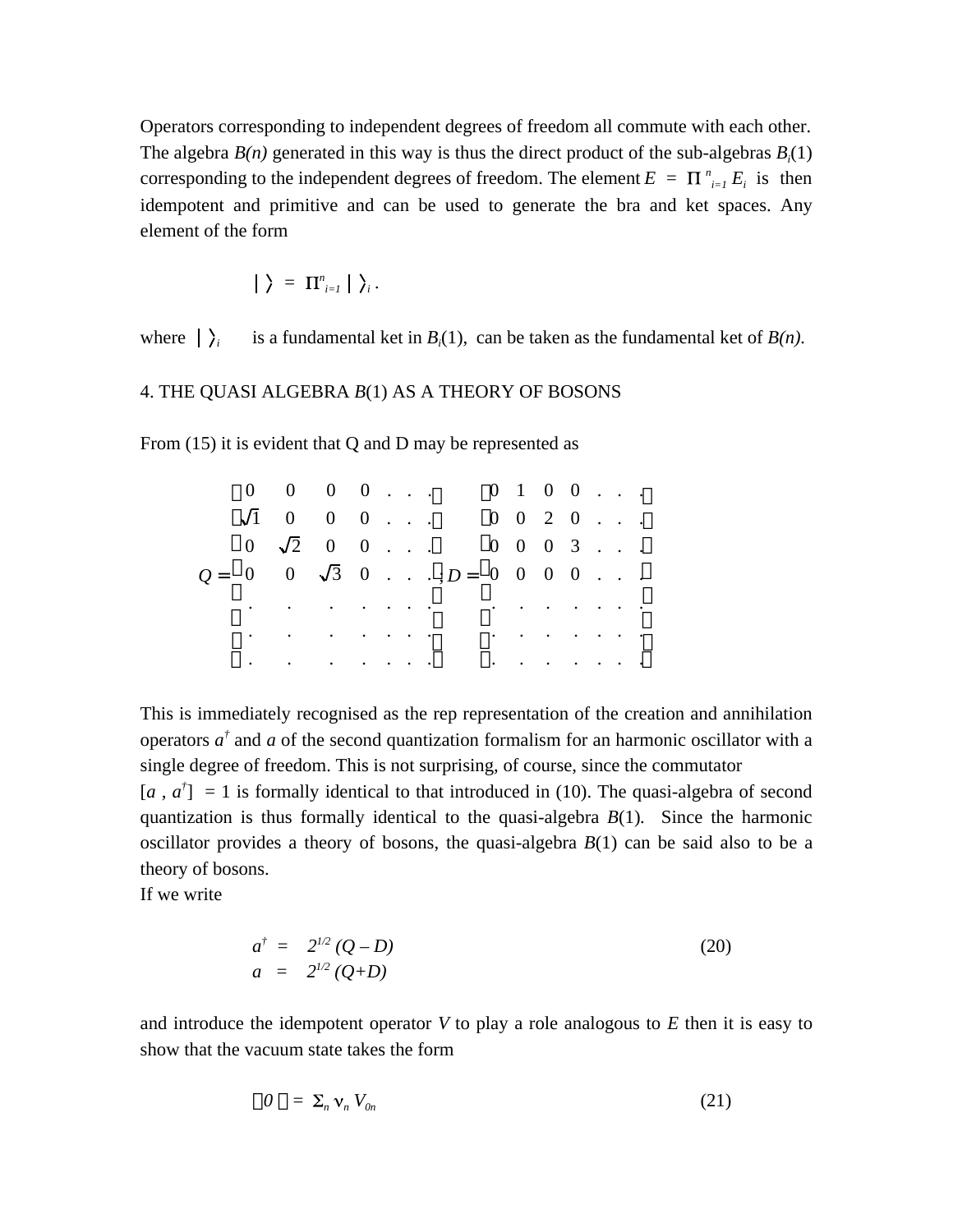where

$$
V^{mn} = (m!n!)^{1/2} (a^{\dagger})^m V a^n
$$
 (22)

and

$$
a^{\dagger} = \Sigma_n (n+1)^{1/2} V_{n=1,n} \tag{23}
$$

$$
a = \sum_{n} (n+l)^{1/2} V_{n,n+l}
$$

Hence we obtain a representation of *a* and  $a^{\dagger}$  identical to (19). From the property

$$
V \quad 0 = 0 , \qquad V \quad n = 0 \tag{24}
$$

where

$$
n = (n!)^{-1/2} (a^{\dagger})^n \quad 0 \quad ,
$$

the operator *V* is recognised as the vacuum projection operator.

In the quantum theory, the fundamental bra *0* is related to the fundamental ket *0*  through

$$
0 = 0^{\dagger}.
$$

Thus put

$$
0 = 0^{\dagger} = \Sigma_r a^r V(a^{\dagger})^r = \Sigma_r (a^{\dagger})^r V a^r \qquad (25)
$$

We shall further assume that *V* is itself Hermitian, that is

$$
V^{\dagger} = V \tag{26}
$$

Then

$$
\Psi = \Psi(a^{\dagger})
$$
\n
$$
= \Sigma_r (r!)^{1/2} \Psi(r(a^{\dagger})^r) 0
$$
\n(27)

and from (25) and (26) we have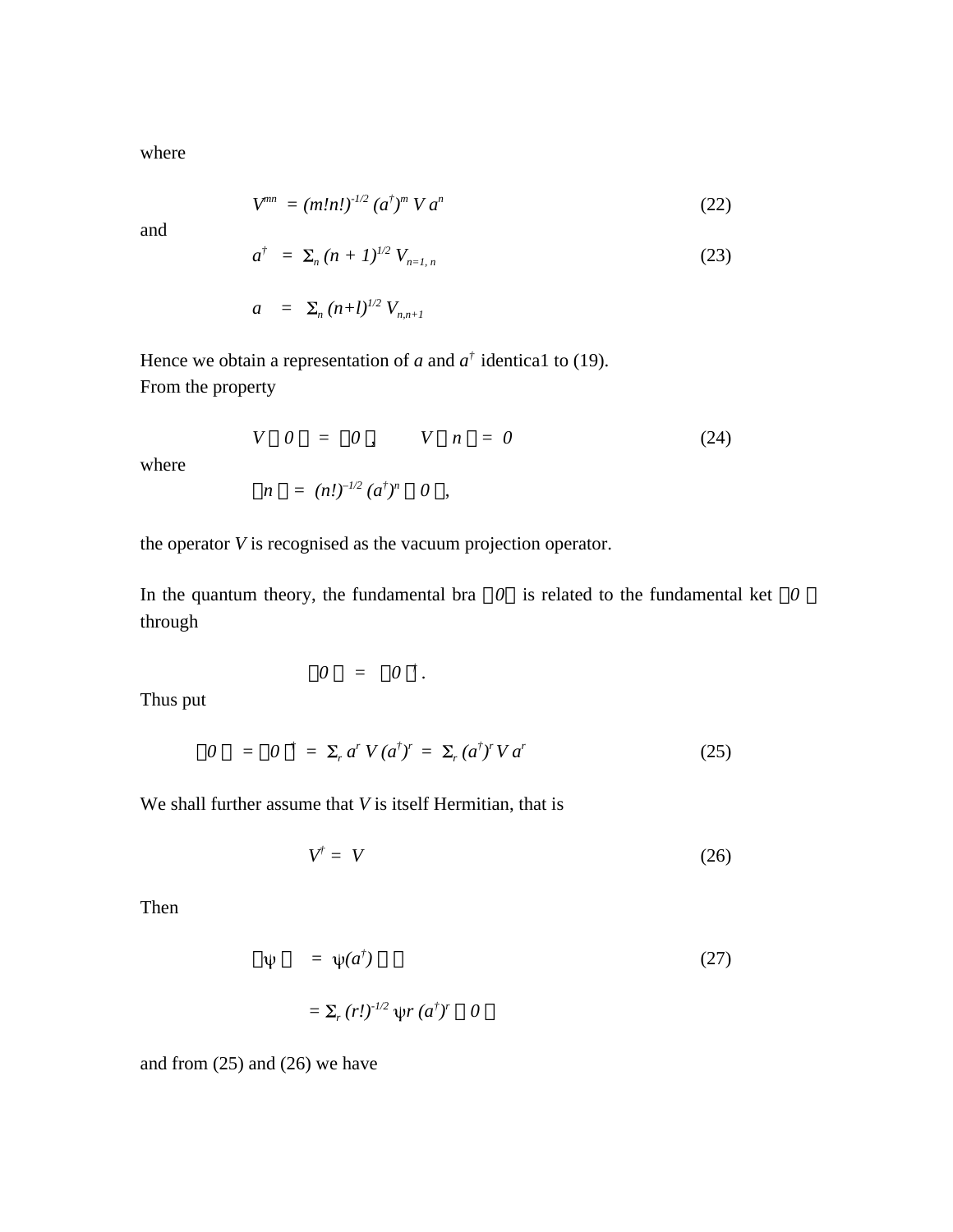$$
\psi = 0 \quad E_r(r!)^{-1/2} \psi^*_{r} a^r = 0 \quad \psi^*(a).
$$

The scalar product is then

$$
\begin{array}{rcl}\n\phi & \psi & = & 0 \quad \phi^*(a)\psi(a^\dagger) & 0 \\
& = & \phi \quad \psi & 0 & 0 \end{array}.
$$

As in the case of the algebraic theory of spinors the scalar product of a bra with a ket appears as the coefficient of the algebraic element  $\theta$  0.

# 5. THE RELATION OF  $E$  TO  $V$  AND OF THE STANDARD KET  $\vert$   $\rangle$ TO THE VACUUM STATE | 0

The idempotent elements *E* and *V* can be related in the following way. Put

$$
V = \Sigma_{ij} \alpha_{ij} E_{ij} = (\Sigma_i \lambda_i Q^i) E (\Sigma_j \pi_j D^j)
$$
\n
$$
= \Lambda E \Pi
$$
\n(28)

for some and . But  $aV = 0$ , and so

$$
0 = (D + Q) \Sigma_{ij} \lambda_i \pi_j Q^i E D^j
$$
  
=  $\Sigma_{ij} \lambda_i \pi_j (j!)^{1/2} [i \{ (i+1)! \}^{1/2} \delta^i_{n+1} \delta^j_{m} + \{ (i+1)! \}^{1/2} \delta^i_{n-1} \delta^j_{m}]$ 

for each *m* and *n*. In particular, putting  $n=0$  we find

$$
\lambda_{1} = 0
$$

and for each  $n > 0$ , since not all the  $\pi_m$  are zero, we have

$$
\lambda_{n+l} = \lambda_{n-l}/(n+l)
$$

from which it follows that

$$
\lambda_{2n} = (-1/2)^n \lambda_0/n! \quad \text{and} \quad \lambda_{2n+1} = 0.
$$

Hence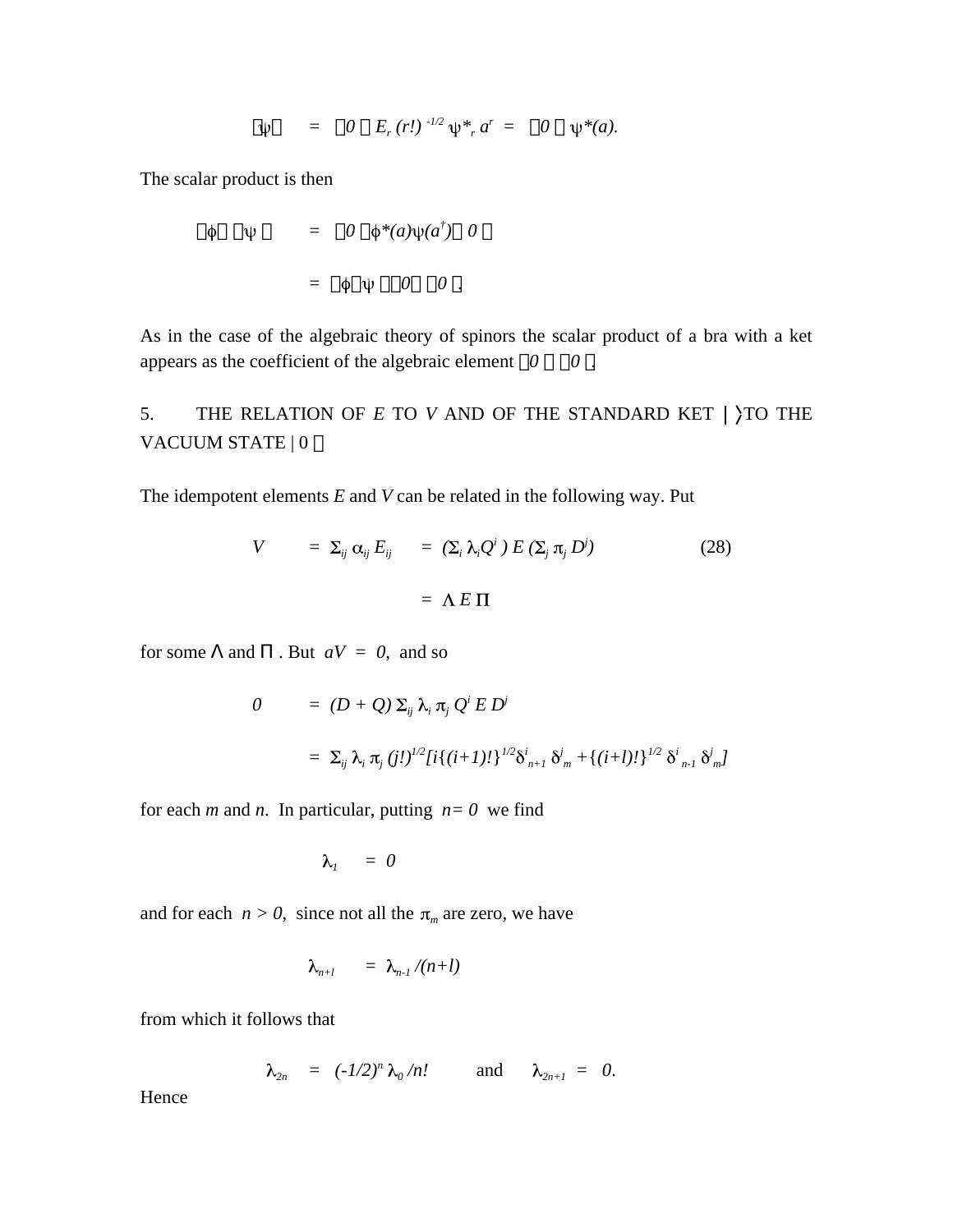$$
\Lambda = \Sigma_n \lambda_n Q^n = \Sigma_n \lambda_0 (-1)^n (Q^2 / 2)^n / n!
$$

so that

$$
\Lambda = \lambda_0 \exp(-Q^2/2).
$$

Similarly, we find

$$
\Pi = \pi_0 \exp(D^2/2).
$$

 $\Lambda$  and  $\Pi$  are clearly invertible, so that we have

$$
V = \lambda_0 \pi_0 \exp(-Q^2/2) E \exp(D^2/2)
$$
 (29)

a n d

and

$$
E = (\lambda_0 \pi_0)^T \exp(Q^2/2) V \exp(-D^2/2)
$$
 (30)

We now use (30) to define  $E^{\dagger}$ . Assuming that  $V^{\dagger} = V$  then it can be shown that

$$
E^{\dagger} = (\lambda_0 \pi_0 / \lambda_0 * \pi_0 * ) \exp(-D^2/2) exp(-Q^2/2) E \exp(D^2/2) exp(Q^2/2)
$$

$$
E^{\dagger}D = 0 = QE^{\dagger}
$$

This then enables us to define the bra space in  $B(1)$  in terms of the standard ket via

$$
= \sum_{m} \alpha_{m}^{*} (-1)^{m} (m!)^{1/2} D^{m} (\lambda_{0} \pi_{0} \Lambda_{0}^{*} \pi_{0}^{*})
$$
  
× exp (-D<sup>2</sup>/2) exp (-Q<sup>2</sup>/2) E exp (D<sup>2</sup>/2) exp (Q<sup>2</sup>/2) (31)

The bra corresponding to the ket

$$
\psi \quad = \; \psi(Q) \mid \; \rangle
$$

will be

$$
\psi = \psi^*(Q)
$$

so that

$$
\psi \quad \phi \quad = \quad \psi \quad \phi \qquad | \qquad \rangle \tag{32}
$$

which is analogous to equation  $(28)$ .

The elements  $\Lambda = \lambda_0 \exp(-Q^2/2)$  and  $\Pi = \pi_0 \exp(D^2/2)$  which relate *E* and *V* in (28), (29) and (30), strictly speaking, are not elements of *B*(1) . They belong to a larger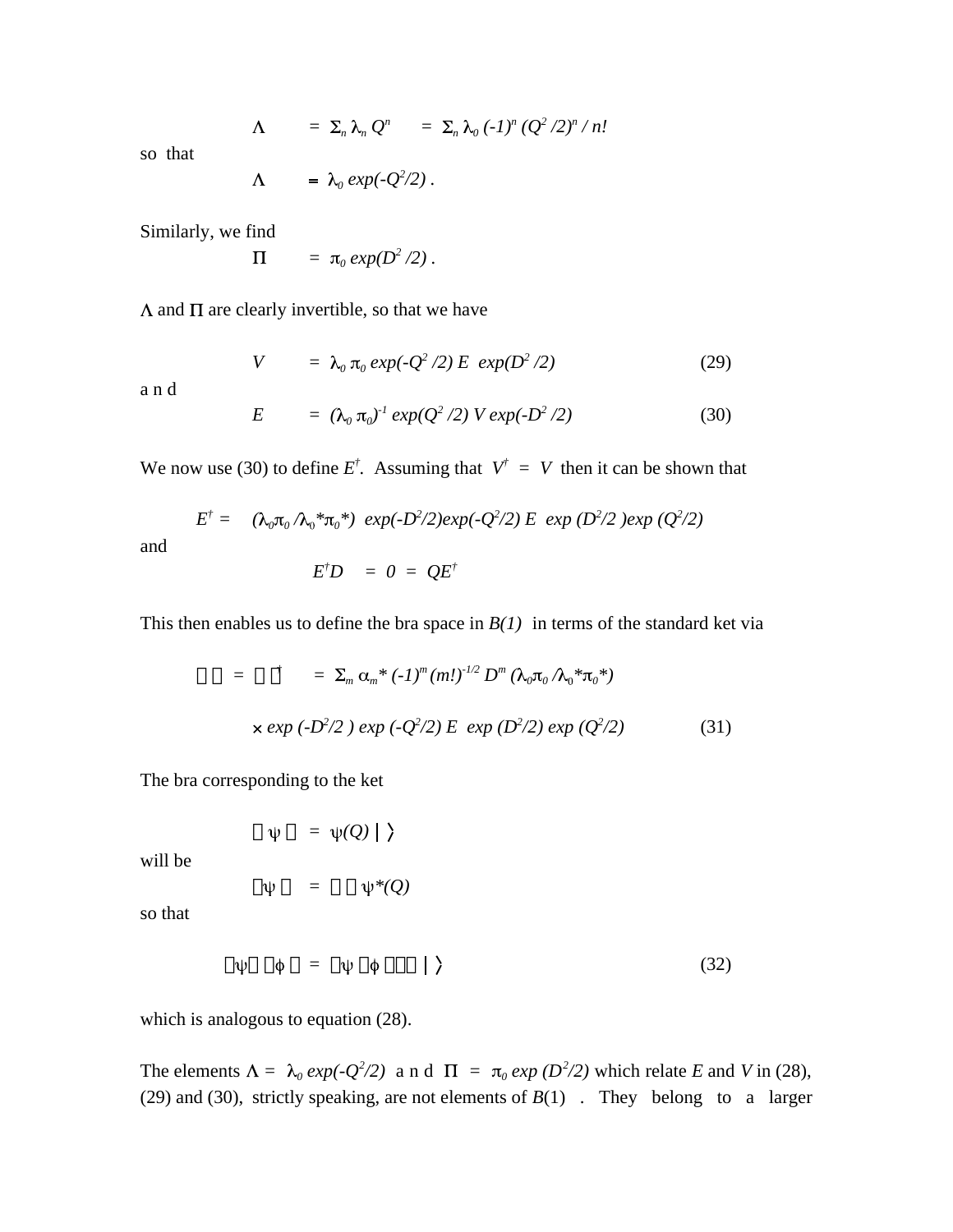algebra  $B^{c}(1)$ , which is the topological closure of  $B(1)$ . This means that  $B(1)$ , though isomorphic to the algebra  $B^*(1)$  generated from  $\{1, a^{\dagger}, a, V\}$ , is not identical to it. In fact, from (20), it is evident that *B*(1) and *B\**(1) coincide only on the sub-algebra generated from  $\{I, Q, D\}$  or  $\{I, a^{\dagger}, a\}$ , i. e.  $B(1) \cap B^*(1) = L_q(1)$ .

We are now in a position to relate the ket spaces  $B(1)$  and  $B^*(1)|0$ . Consider the relation between  $\vert$  and  $\vert$ 0 . Equation (18) and equation (21) can be written in the form

$$
/ = E \Sigma_r (r!)^{-1/2} \lambda_r D^r = EA
$$
  

$$
/0 = V \Sigma_r (r!)^{-1/2} \beta_r a^r = VB
$$

where *A* and *B* are elements of  $B(1)$  and  $B*(1)$  respectively. But from equation (29)

$$
/0 = VB = \lambda_0 \pi_0 exp(-Q^2/2) E exp(D^2/2) B.
$$

Now, as the right ideal  $EB(1)$  is minimal, so also is the right ideal  $exp(-Q^2/2)EB(1)$ *.* Hence the elements

$$
\lambda_0 \pi_0 \exp(-Q^2/2) E \exp(D^2/2) B
$$
 and  $\pi^{1/4} \exp(-Q^2/2) EA$ 

are each elements of some minimal right ideal and for some element  $T$  of  $B<sup>c</sup>(1)$  we can thus write

$$
\lambda_0 \pi_0 \exp(-Q^2/2) E \exp(D^2/2) B = \pi^{-1/4} \exp(-Q^2/2) EAT
$$

that is

$$
0 = \pi^{1/4} \exp(-Q^2/2) \qquad T. \tag{33}
$$

It can be shown similarly

$$
= \pi^{1/4} \exp(Q^2/2) \quad 0 \quad S \tag{34}
$$

for some *S* in  $B^c(1)$ .

The ket space  $B(1)$  and the Fock space  $B^*(1)$  0 a r e distinct spaces. This is evident from the fact that their generating elements a n d *0* are not elements of the common portion  $B(1) \cap B^*(1)$  of the algebras  $B(1)$  and  $B^*(1)$ , and so they generate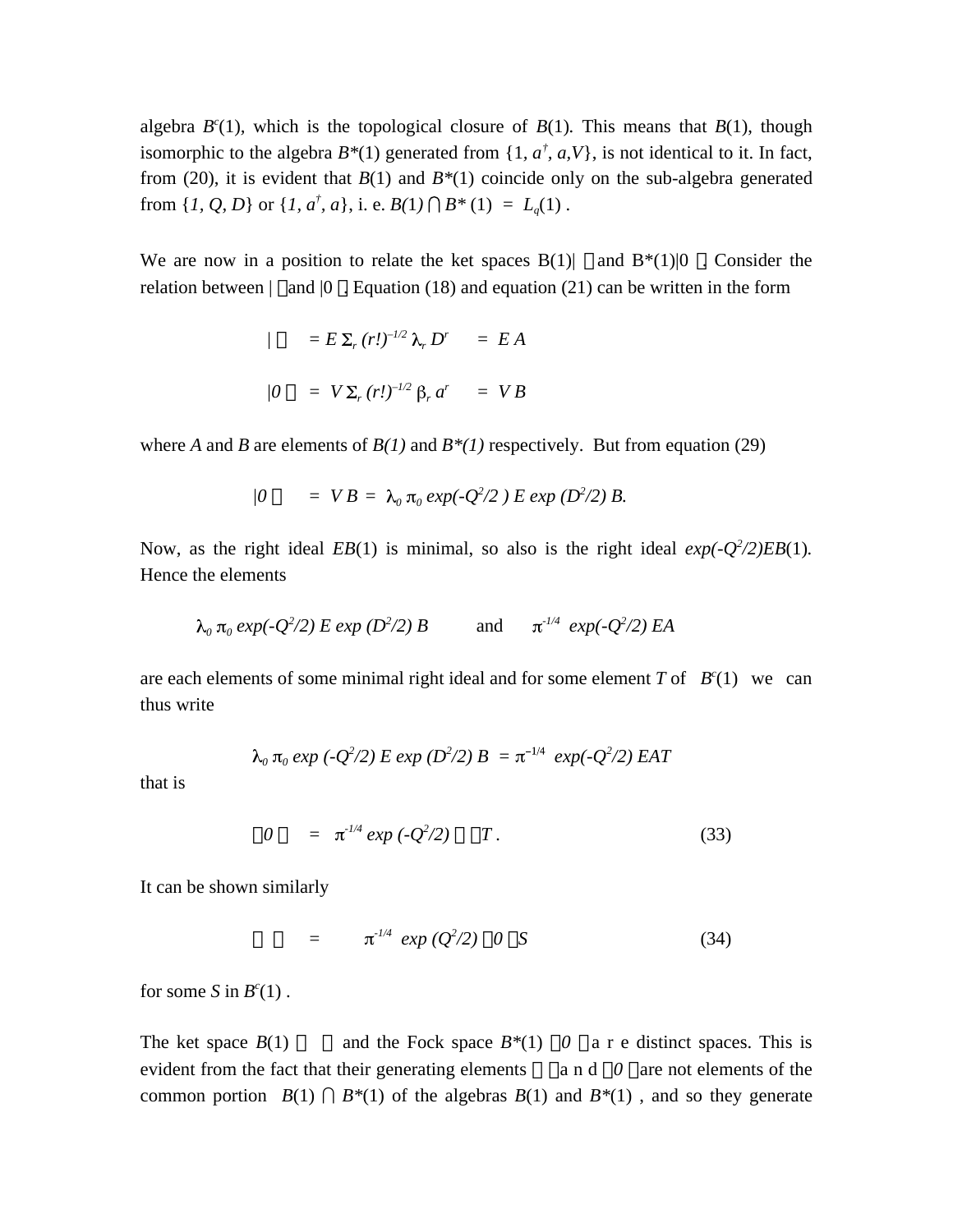distinct though isomorphic structures. Even if we embed *B*(1) and *B\**(1) in their common closure *B c* and  $B^*(1)$  0 remain distinct.

The ket space generated by can be identified with the Fock space generated from 0 only if we widen our considerations to include the larger algebra  $B<sup>c</sup>(1)$ . In this larger system we have

$$
B^c(1) \quad 0 \quad = \ B^c(1) \qquad T.
$$

Here also, the ket space  $B^{c}(1)$  and the Fock space  $B^{c}(1)$  0 a r e in general distinct though isomorphic ideals of  $B<sup>c</sup>(1)$ , but with this difference, that the elements  $\Lambda$  and which relate the two fundamental kets are now contained within our algebra,  $B<sup>c</sup>(1)$ . It is always possible therefore, in this case, by a special choice of standard ket to make the space *B c* (1) coincide with the Fock space  $B^{c}(1)$  0. We need only replace above by  $T^{\perp}$ . Then

$$
B^{c}(1) = B^{c}(1) 0.
$$

Alternatively, given some , it is always possible to find some  $0$  in  $B<sup>c</sup>(1)$  so as to ensure the identity of the ideals they generate.

Returning to the algebras  $B(1)$  and  $B^*(1)$ , the left ideals  $B(1)$  and  $B(1)$  0 can be related to the state spaces of the usual quantum mechanics as follows. It is well known that the eigenstates of the number operator  $a^{\dagger}a$  can be written in the form

$$
/n = (n!)^{1/2} (a^{\dagger})^n 0
$$

which we regard as an element of the left ideal  $B^*(1)$  0 of  $B^*(1)$ *.* 

Now consider the left ideal  $B(1)$  of  $B(1)$  with its basis vectors  $Q^n$ ,  $n = 0, 1, 2...$ Since

$$
a^{\dagger} a \ Q^n \qquad \neq \ Q^n
$$

the representation matrix for  $a^{\dagger}$  *a* in this basis will not assume diagonal form. But the vectors

$$
n = (n!)^{-1/2} (a^{\dagger})^n
$$
 0 S

in  $B(1)$  are in one to one correspondence with the basis *n* of the isomorphic vector space  $B^*(1)$  0. Thus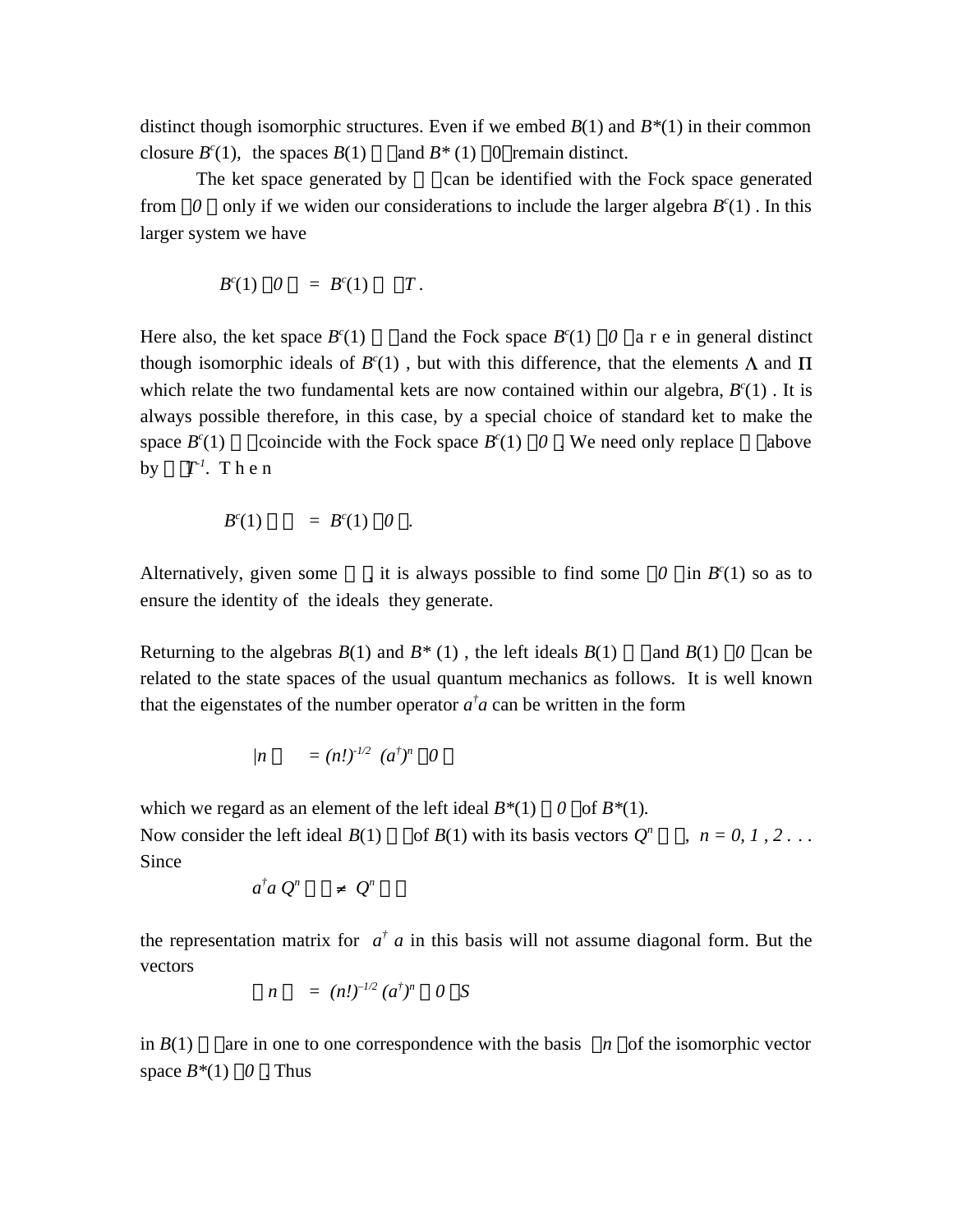$$
n = (n!)^{1/2} (a^{\dagger})^n i \quad 0 \quad S
$$
  
=  $(n!)^{1/2} (2)^n (Q - D)^n \pi^{-1/4} \exp(-Q^2/2)$ 

where we have used equation (34). But

$$
exp(-Q^2/2)(D-Q) = D exp(-Q^2/2)
$$

so that

$$
n = (n!2^n)^{-1/2} \pi^{1/4} (-1)^n \exp(Q^2/2) D^n \exp(-Q^2)
$$
  
=  $(n!2^n)^{-1/2} \pi^{1/4} \exp(-Q^2/2) H_n(Q)$ 

where  $H_n(Q) = (-1)^n exp(Q^2) D^n exp(-Q^2)$ *i* is the algebraic analogue of the  $n^{\text{th}}$ Hermite polynomial *H<sup>n</sup> (x)* introduced by Schönberg 1 . Denoting the normalized nth Hermite polynomial by  $h_n(x)$  we then have

$$
n = exp(-Q^2/2) h_n(Q)
$$

so that the general element of the ideal  $B(1)$  takes the form

$$
\psi = exp(-Q^2/2) \Sigma_r \psi_r h_r(Q)
$$

which is already well known from the quantum account of the one dimensional oscillator.

# 6. THE QUASI ALGEBRA *B*(1) AS A THEORY OF FUNCTIONS AND DIFFERENTIATION

In the purely algebraic approach, no restriction of square integrability need be imposed on the elements of the algebraic ket space. This means that the probability interpretation no longer has universal application, though it nevertheless remains valid for a wide variety of problems. The essentially new feature in this approach is that the 'state function' becomes a self-referent process for which the probability interpretation is not essential. Dirac[15] has shown that this new feature does not change the results of QED but avoids some of the difficulties. However he points out also that this generalisation lacks a physical interpretation. The approach outlined here opens up the possibility of providing an understanding of this generalisation by developing a larger framework within which new questions can be raised.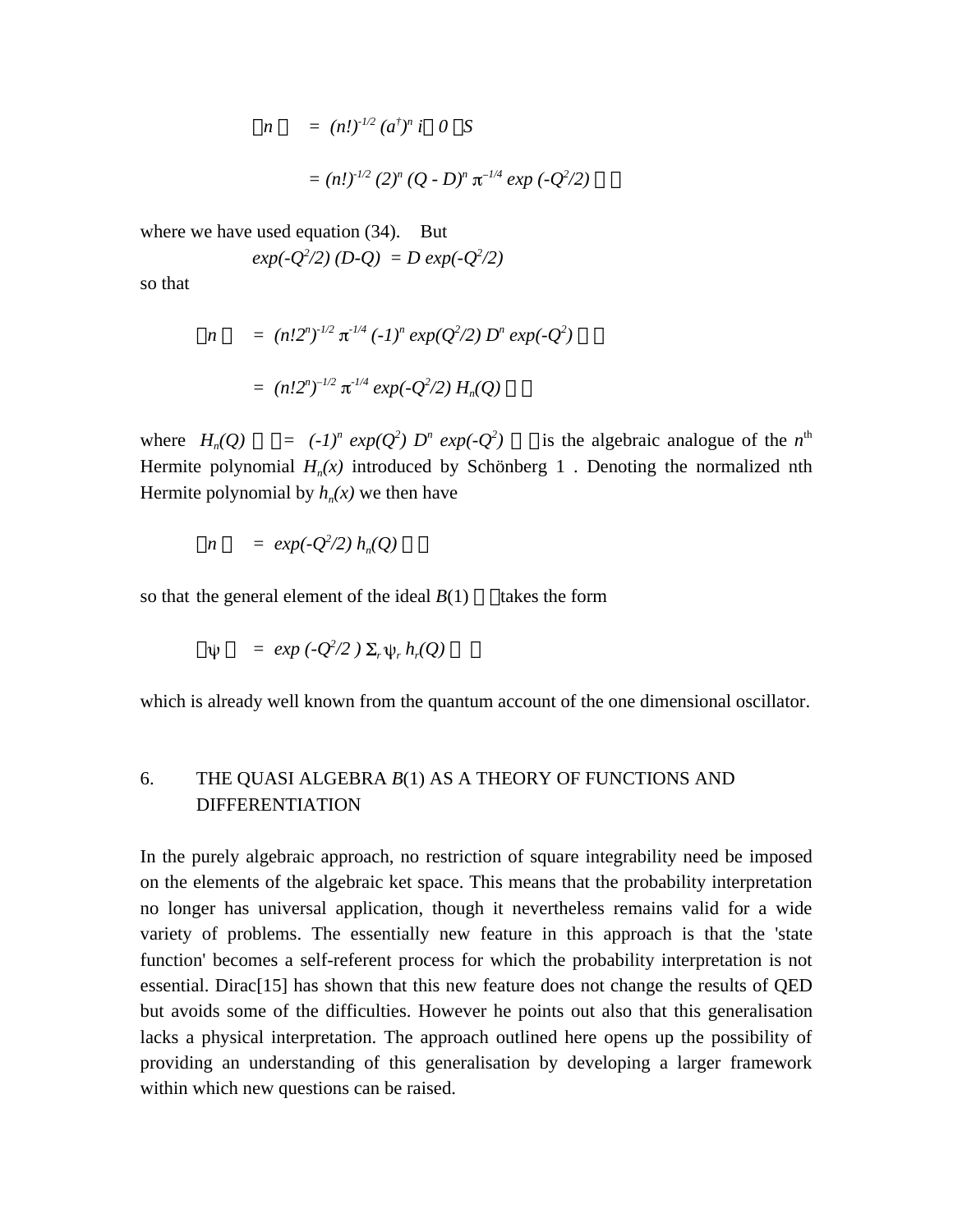For the moment, we content ourselves with pointing out some important features of this generalisation. Consider first the algebraic approach in relation to the theory of functions. Suppose that *W* is the subalgebra of  $B(1)$  generated from  $\{1, Q\}$  and that *K* is some ket space of  $B(1)$ . Suppose also that  $B^{c}(1)$  is the closure of  $B(1)$ , *W*' the closure of *W*, and *K*' the closure of *K*. We have shown that each function *f* uniquely defines the ket vector *f* in  $B<sup>c</sup>(1)$  through the relation

$$
f = f(Q) \tag{35}
$$

The correspondence between *f* and the ket vectors  $f$  is injective since  $f = g$  if and only if  $f = g$ . Also  $f + g = f - g$  so that the correspondence is seen to be an injective vector space isomorphism from the space of functions *f* into the ket space *K*' of  $B<sup>c</sup>(1)$ . The fact that this isomorphism is injective and not surjective on *K'* means that *K'* contains elements which have no counterpart in classical analysis. A theory of functions based on the space *K'* can thus be considered to be a generalisation of the classical analysis.

Consider the product, in the algebra, of two ket vectors *f* and *g* . Then

$$
f \quad g \quad = \quad g(0) \quad f \quad + \quad fg
$$

so that a satisfactory account of all the properties associated classically with functions is not possible in terms of the space *K'* alone. We note however that there is a one to one correspondence between the elements  $f$  of  $K'$  and the elements  $f(q)$  of  $B^{c}(1)$ , this correspondence being uniquely defined for given fundamental ket by relation (35). It is easily demonstrated that the set  $\{f(q)\}\$  of all such elements forms a sub quasi-algebra *W*' of *B c* there exists an uniquely defined injective isomorphism from the space of classical functions *f* into the sub quasi-algebra *W* of  $B^{c}(1)$ and that this isomorphism is algebraic in the sense that if *f* and *g* are functions, then

$$
f(q) + g(q) = (f+g)(q)
$$
 and  $f(q)g(q) = fg(q)$ .

Through this injective isomorphism, the quasi-algebras  $W$  and  $B<sup>c</sup>(1)$  provide a basis for an account of the algebraic properties of the functions of classical analysis.

It is clear that through the above isomorphism the quasi-algebra *W*' will contain the space of classical functions as a proper subset. *W*' thus contains elements which have no classical counterpart. Hence  $W'$  (and also  $B<sup>c</sup>(1)$ ) can be said to be a generalisation of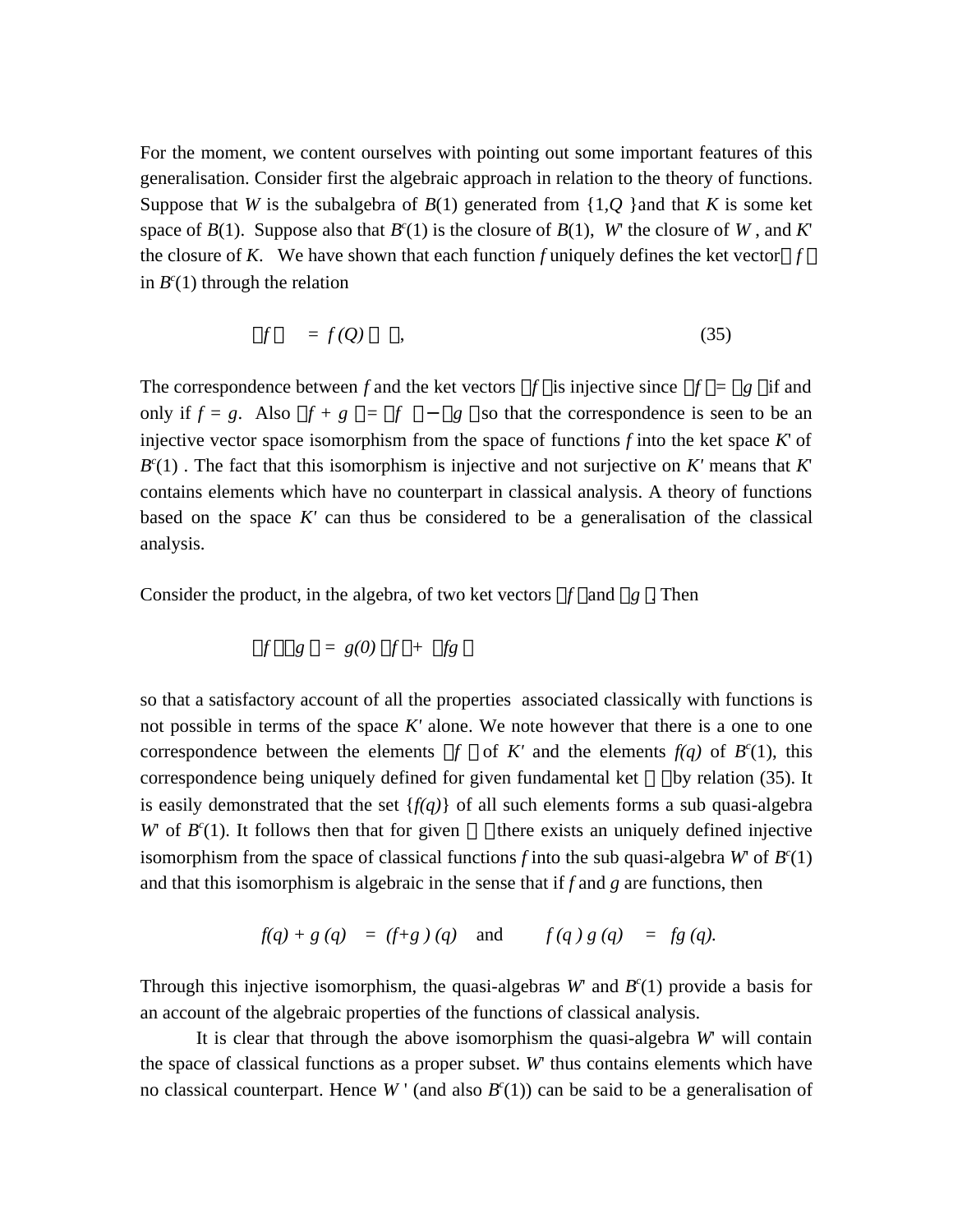the classical theory of functions. In particular, it is well known that *W*' contains elements corresponding to the Dirac delta function, and so provides also an account of the Schwartz distributions.

Turning now to differentiation, suppose that *f(Q)* is in the sub-algebra *W* of B(1). Then

$$
f(Q) = \sum_n f_n Q^n
$$

a n d

$$
Df(Q) = \Sigma_n f_n (DQ^n) = \Sigma_n f_n (Q^n D + nQ^{n-1})
$$

$$
= f(Q) D + f'(Q)
$$

where  $f'(Q) = \sum_{n} f_n nQ^{n-1}$  is in W and corresponds to the differentiated polynomial function  $df/dx$  whenever the element  $f(Q)$  of W corresponds to some classical polynomial function  $f(x)$ . Thus if  $f(Q)$  is some element of the closure *W* of *W*, then

$$
Df(Q) = f(Q) D + f'(Q)
$$

where *f'* corresponds to the differentiated function *df/dx* of *f*. Also, for each element *f* of a ket space *K* of *B*(1) we have

$$
D f = Df(Q) = f(Q) D + f(Q) = f'.
$$

The effect of *D* on the closure *K*' of *K* can be similarly defined. It is evident that the maps *D:*  $K \rightarrow K$  and *D:*  $W \rightarrow W$  defined respectively according to the requirements

$$
D: f \to D \quad f \qquad \text{and} \qquad D: f(Q) \to Df(Q)
$$

induce among those elements of *K* and of *W* which correspond to the classical polynomial functions (regarded as operators and as operands respectively) an operation analogous to the Newton−Leibnitz operation of differentiation, *D* playing the role of the operator *d/dx*. We can thus interpret *D* as the algebraic generalisation of classical differentiation. This allows the immediate extension of the concepts of the differential calculus to a larger class of functions than is permitted by the classical theory. In particular, it supplies immediately a theory of differentiation for the distributions. In this sense,  $B(1)$  and  $B^{c}(1)$ can be said to constitute a theory of differentiation.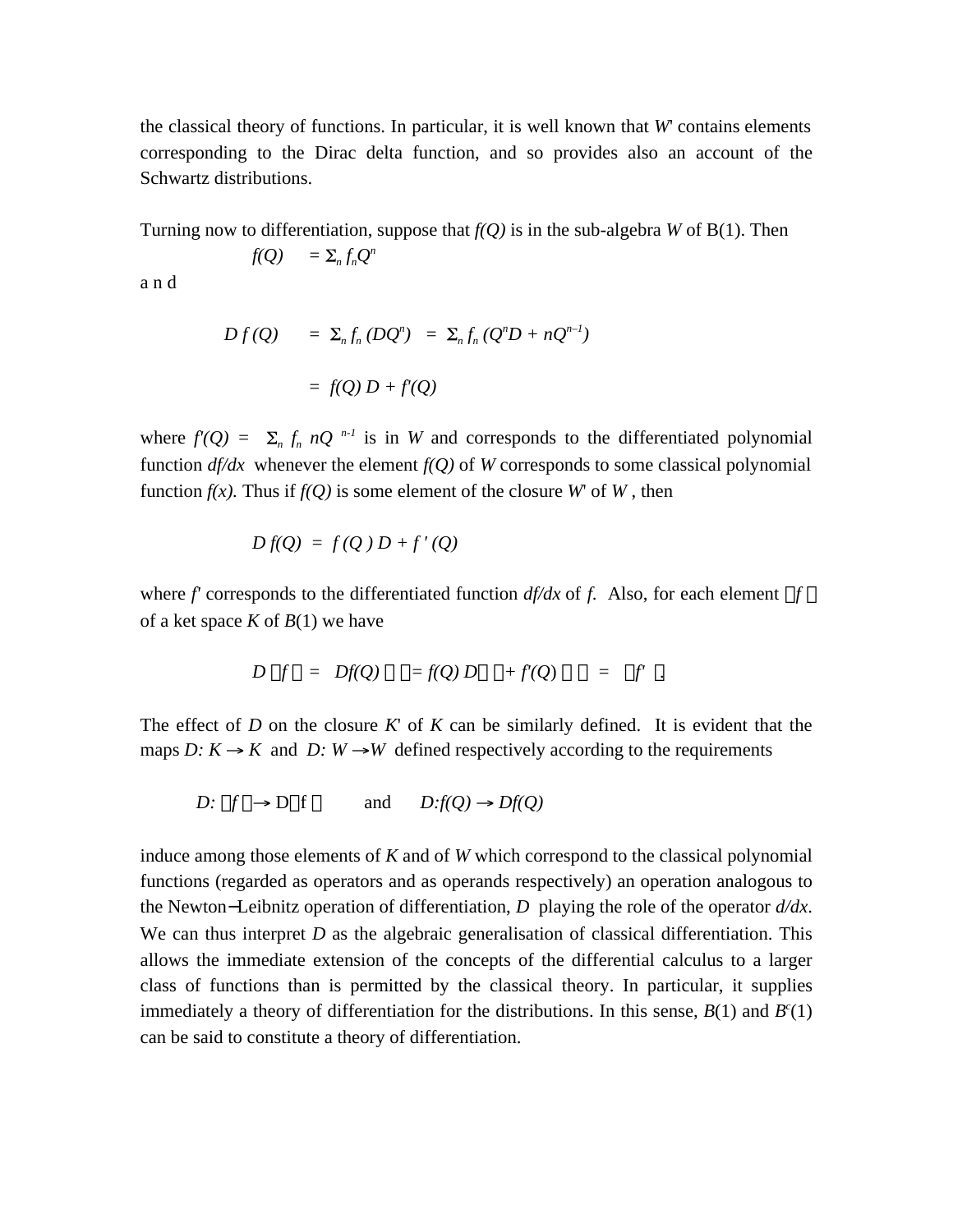As theories of differentiation, neither  $B<sup>c</sup>(1)$  nor  $B(1)$  are equivalent to the classical theory, even in those regions where they may be considered to overlap. They are conceptually quite distinct.

## 7. THE FERMION ALGEBRA

We have shown how the Boson algebra  $B(n)$  leads to an algebraic generalization of classical functions and of their differentiation. Since this algebra can be realised through the Boson creation and annihilation operators, it is natural to ask whether the re exists an analogous structure underlying the Fermionic creation and annihilation operators. As this would involve the use of anti-commutators in place of the commutators defining  $B(n)$ , we anticipate that we shall have to introduce Grassmann variables, and functions of these variables, in the place of the ordinary variables and functions.

Introduce a set of Grassmann variables  $\theta_i$ ,  $i = 1, 2, ..., n$ , such that

$$
\{\theta_i, \theta_j\} = 0 \tag{36}
$$

It is well known that the algebra generated by  $\theta_i$ . In this way is just the algebra of exterior forms in n variables. Its dimension is  $2<sup>n</sup>$ . We can form polynomial functions of these variables by taking linear combinations of the generated monomial exterior forms. Because of the finite dimension of this algebra, every polynomial function of them can be expressed in terms of a finite sum of basic monomial elements. No problems of the kind encountered in the case of  $B(n)$  when defining functions of the  $Q_i$  are thus encountered here. The general function of the variables  $\theta_i$  is therefore just the general element of the space of exterior forms.

Following Cartan, we now define a new kind of differential operator  $\Delta_i$  to operate on these exterior forms. We shall require these operators to be the analogue of the ordinary differential operators  $D_i$  which were used in the construction of the algebra  $B(n)$ . They are therefore to operate on exterior monomial forms of order *r*, to produce an exterior monomial form of order  $r-1$ . We shall define the action of the  $\Delta_i$  first on the exterior two forms. Suppose

$$
F = \sum_{ij} a^{ij} \theta_i \theta_j
$$

where  $a^{ij} = -a^{ji}$  is an anti-symmetric tensor for the *n* dimensional space. The derivative of this form will be defined to be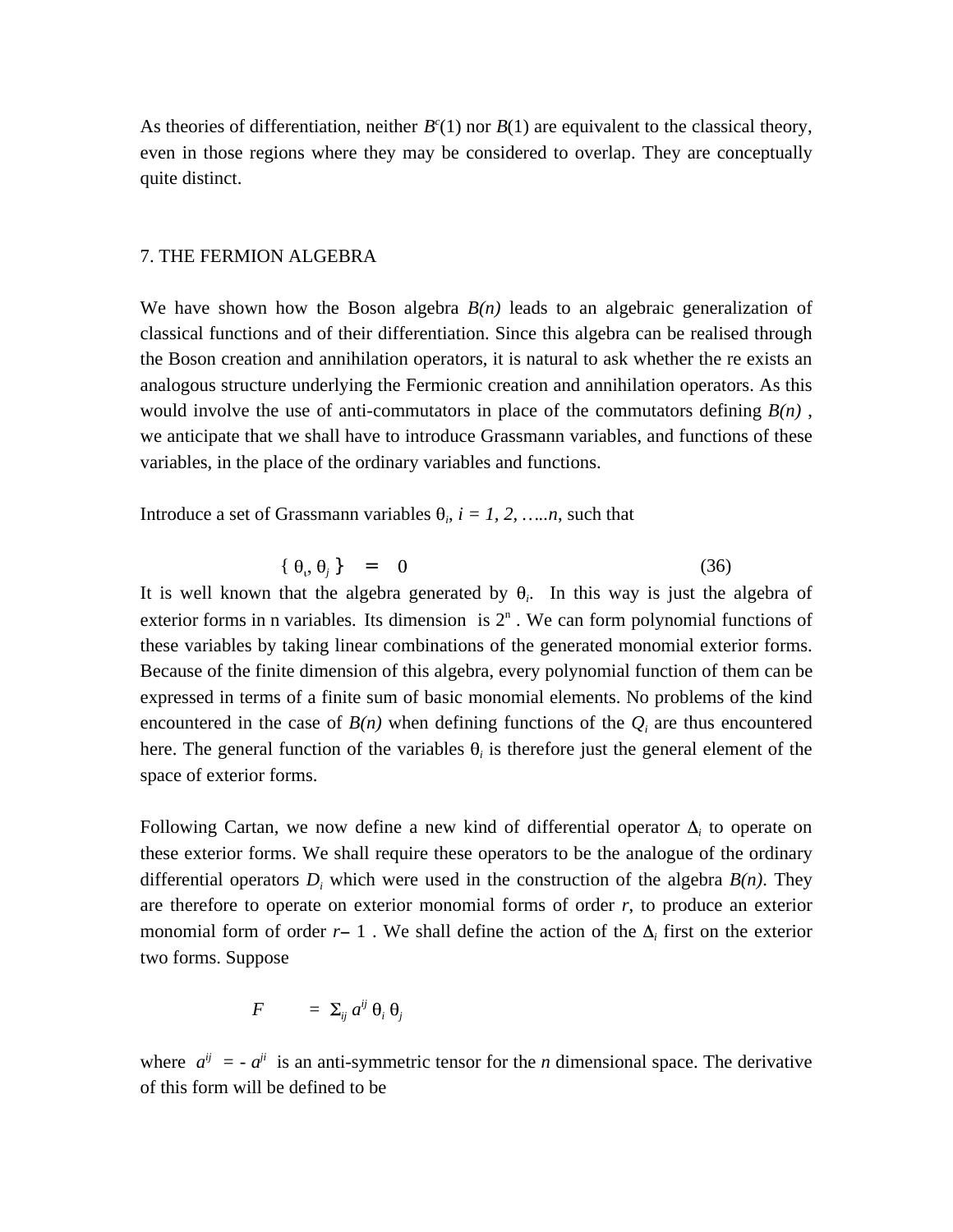$$
\Delta^i F = \partial/\partial \theta^i F = \Sigma_{ij} a^{ij} \theta_i \theta_j. \tag{37}
$$

So that

$$
\Delta^i\,(\Delta^i\,F) = a^{ji} = -aij = -\Delta^i\,(\Delta^jF)
$$

On the space of exterior two forms therefore we have

$$
\{\Delta^i, \ \Delta^j\} = 0. \tag{38}
$$

The rules for differentiating these monomials of order two are.

1 . if the variable  $\Delta_i$  does not occur in the monomial, then differentiation with respect to  $\theta_i$ gives *0*, and

2. if the variable  $\Delta_i$  occurs in the monomial, bring it into the first position using anticommutation relations (36) and then differentiate as in (37).

These rules can now be extended to forms of order *p* the derivative of

$$
\theta^{i1} \theta^{i2} \dots \dots \dots \dots \theta^{ip}
$$

with respect to  $\theta_i$  is zero if  $i \neq i_p$  for some  $r = 1, 2, ..., p$ ; it is

$$
\theta^{i2} \ \theta^{i3} \ \ldots \ldots \ldots \ldots \theta^{ip}
$$

if  $i = i<sub>i</sub>$ . If  $i = i<sub>r</sub>$  for some  $r \neq 1$ , then bring the factor  $\theta_{ip}$  into the first position by the anti-commutation relations (36) and then proceed as above. Scalars and one forms are to be differentiated in the ordinary way. It is not difficult to show that these rules can be applied consistently to exterior forms of all orders and that the anti-commutation relations (38) are then valid on the entire space of exterior forms.

How do the operators  $\Delta^i$  behave relative to the  $\theta_i$  ? Suppose P is a homogeneous exterior form of order p. Form the exterior product  $\theta$ <sub>i</sub> P of  $\theta$ <sub>i</sub> with P. Then it can be shown that

$$
\Delta^j \left( \begin{array}{c} \theta_i \, P \end{array} \right) \; = \; \delta^j \, _i \, P \; - \; \theta_i (\Delta^j \, P)
$$

This result is independent of *p* and so is true for forms *P* of all orders *p*. It is true therefore for the general exterior form. On the whole space of exterior forms then, we have

$$
\{\Delta^i, \theta_j\} = \delta^i_j \tag{39}
$$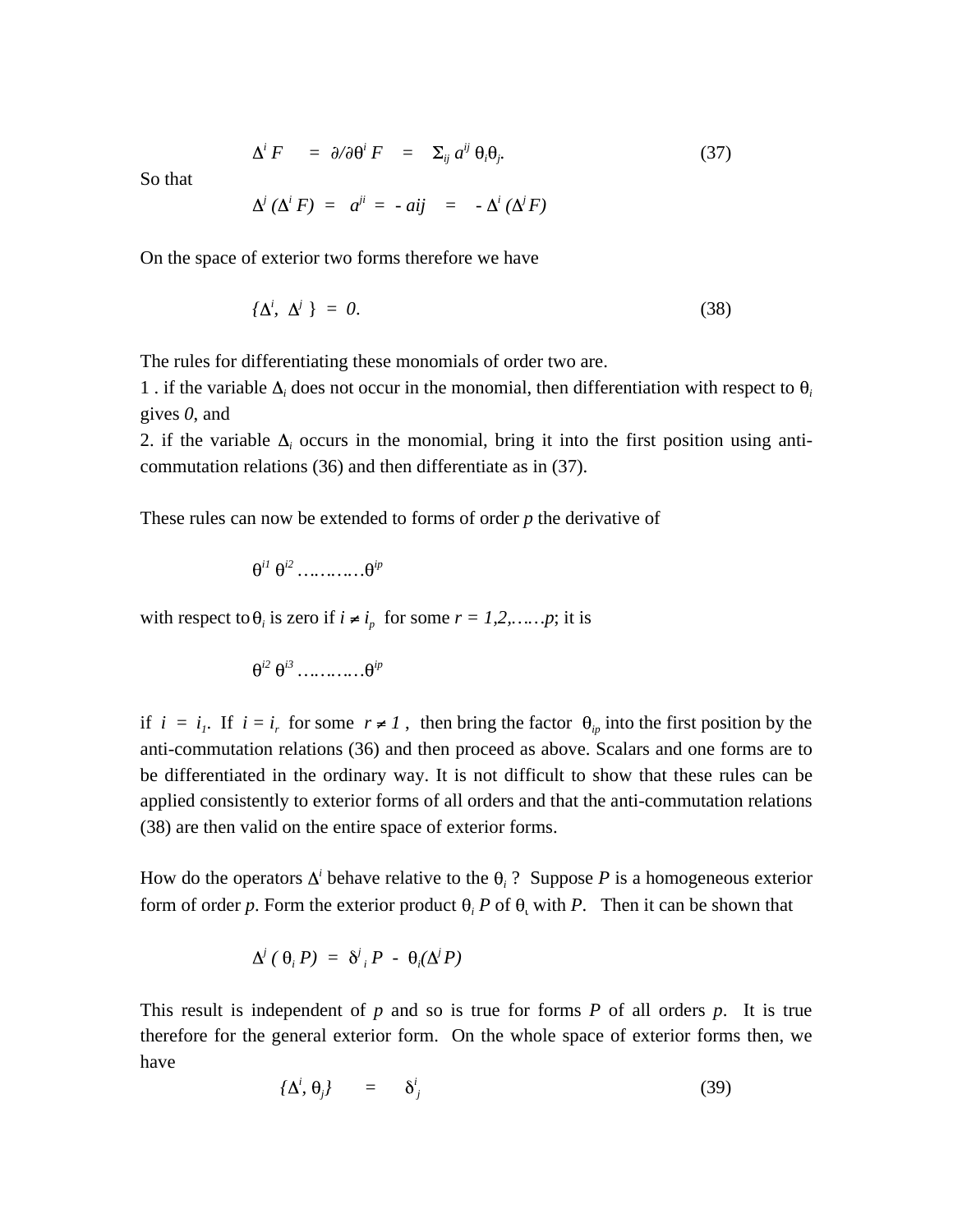We have thus arrived at the algebra that we are seeking Take as generators the *2n* variables  $\Delta^i$ ,  $\theta_i$  satisfying

$$
\{\begin{array}{ccc} i, & j \end{array}\} = 0, \qquad \{\begin{array}{ccc} i, & j \end{array}\} = 0, \qquad \{\begin{array}{ccc} i, & j \end{array}\} = \begin{array}{ccc} i \\ j \end{array} \tag{40}
$$

and generate from them the algebra  $F(n)$ . The anti-commutation relations (40) are directly the analogue of the commutation relations

$$
[Q_i, Q_j] = 0, \qquad [D^i, D^j] = 0, \qquad [D^i, Q_j] = \delta^i_j
$$

which define the algebra  $L_q(n)$  in the case of bosons. Our algebra  $F(n)$  is therefore entirely analogous to the boson algebra  $B(n)$ . In fact, this is just the algebra introduced by Schönberg [1] from different considerations to complement the Heisenberg algebra of quantum theory . The derivation that we have given of it here shows that it can be regarded as a generalisation of the algebra of differential exterior forms introduced into the classical differential geometry by Cartan. We regard  $F(n)$  therefore as the complete algebra of differential forms. In fact it has very deep connections with all aspects of the theory of differential forms, including the dual forms, homology, harmonic integrals, and also spinors. We hope to show in detail these connections in a later publication. Here we shall only outline some important features.

This algebra also has very deep connections with the physics of grand unification and of quantum gravity. This is just the algebra introduced in connection with supersymmetry recently (see Rocek [17]). It is a great credit to Schönberg that he was able to foresee even in the 1950's that this structure would necessarily have an important part to play in the foundations of physics and especially in the theory of space.

The theory of  $F(n)$  can be developed in complete analogy to the theory of  $B(n)$  though, of course, with certain important differences. It is well known from the work of Schönberg [1,2] and of Cartan [18] that  $F(n)$  is in fact a Clifford algebra for the 2n dimensional phase space spanned by the operators  $\theta_i$ ,  $\Delta^i$ . It can therefore be represented faithfully by a full set of matrices of order  $2^n$ . This structure contains its own idempotents so that, unlike the algebra  $B(n)$  where the idempotents  $E_i$  or  $V_i$  had to be imported from the outside, there is no need to enlarge the algebra further. The fermionic ket spaces are already contained within it. In fact, it is not difficult to show that, for each *i*, t h e element

$$
P_i^i = \Delta^i \theta_i
$$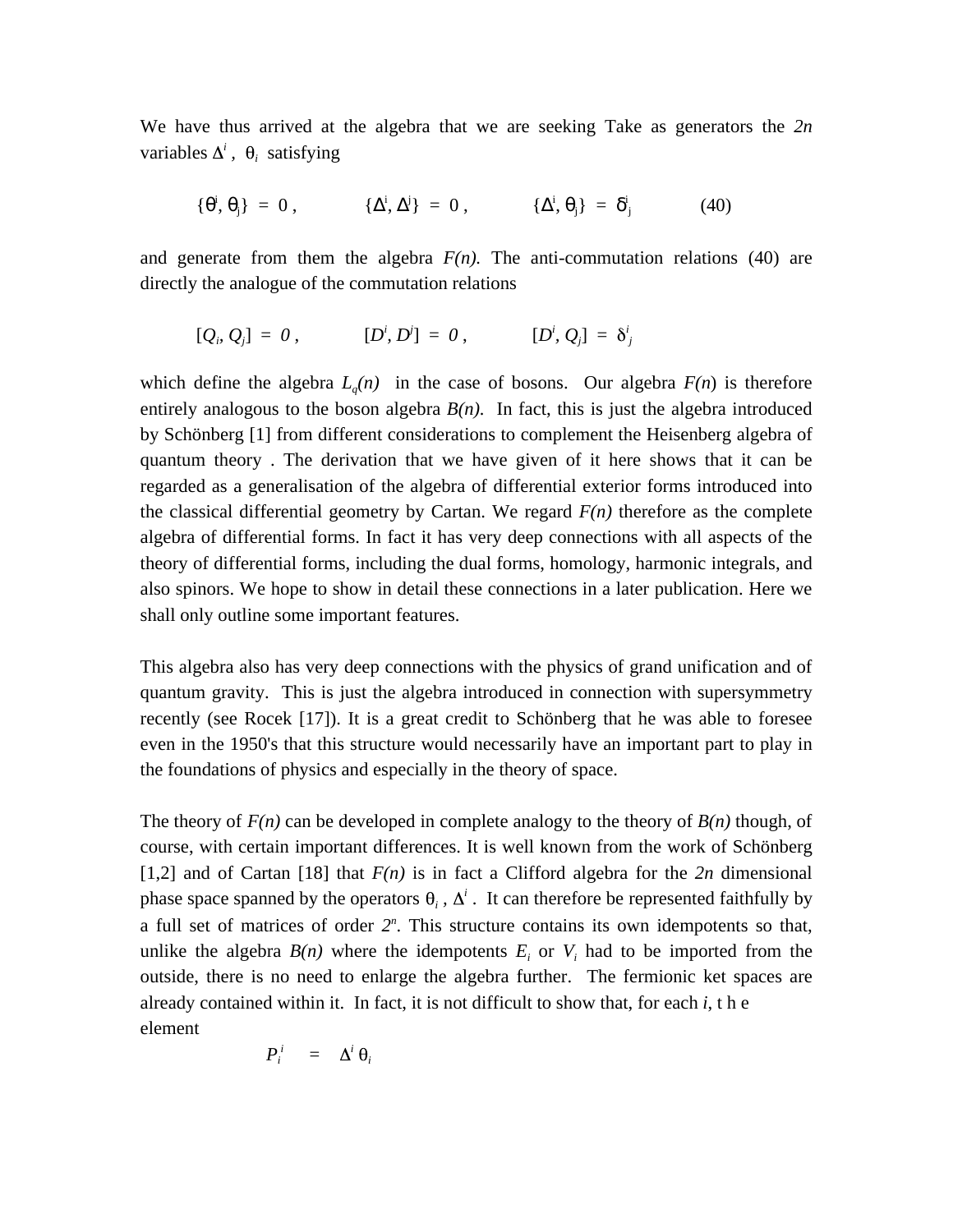(no sum on the  $i$ ) is idempotent. Each  $P_r^r$  is primitive in the sub-algebra generated from the two operators  $\theta_r$ ,  $\Delta^r$  corresponding to the  $r<sup>th</sup>$  fermionic degree of freedom. It can be shown that the element

$$
P = \Pi'_{i=1} P_i^i
$$

is primitive in  $F(n)$ . It is clear from its form that *P* plays a distinguished role in the theory, and so we shall refer to it as the principal primitive idempotent for the operators  $\lambda_i$ ,  $\Delta_i^i$ . *P* satisfies the relations

$$
P^2 = P, \quad \Delta^i P = 0, \quad P \theta_i = 0
$$

Its role in  $P(n)$  is clearly analogous to *E* or *V* in  $B(n)$  and can be thought of as the fermionic vacuum state.

The connection of this algebra with the Fermions blecomes very clear if it is noted that it can be represented by Fermionic creation and annihilation operators according to the scheme

$$
\theta_i \rightarrow a_i, \qquad \Delta^i \rightarrow a_i^{\dagger}, \qquad P_i^i \rightarrow a^{\dagger}a
$$

The relation of  $F(n)$  to the exterior differential forms of Cartan can be seen as follows. The minimal left ideal  $I_L = F(n)$  *P* generated by *P* is a vector space of dimension  $2^n$  its general element can be written in the form

$$
F(\theta_i) P \tag{41}
$$

where  $F(\theta_i)$  is the general exterior form of the *n* variables  $\theta_i$ . The space  $I_L$  therefore can be identified with the space of exterior forms in the same way that  $B(n)/ >$  could be identified withthe space of ordinary functions. The analogy is made still clearer if we write  $|F|$  or the general element of  $I_L$  and  $|>_F$  for *P*. Then (41) becomes

$$
|F\rangle = F(\theta_i) / \rangle_F
$$

The right ideal  $I_R = PF(n)$  is then the space of dual forms. The affine invariants associated with these forms and their duals can be found by forming products of the type  $\langle G \rangle / F \rangle = \langle G \rangle / F \rangle$  *P*. In this way, forms in *n* variables and their duals may be regarded as the spinors of the Clifford algebra for a *2n* dimensional space.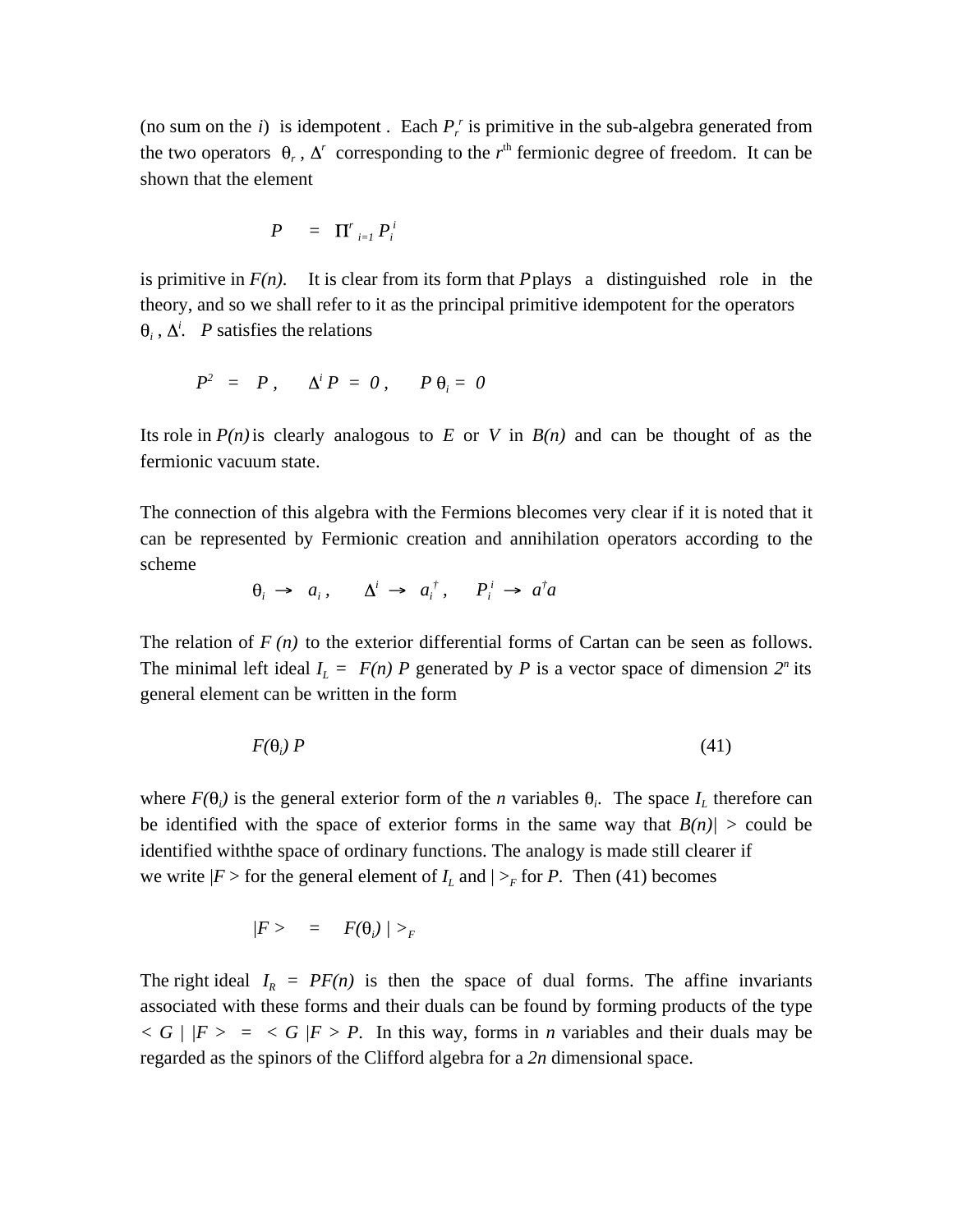In the context of homology,  $I_L$  is the space of chains and  $I_R$  the space of co-chains.  $\theta_i$  and <sup>*i*</sup> a re related to the boundary and co-boundary operators.

The fact that  $F(n)$  may be regarded as a generalisation of the theory of exterior forms is interesting in its own right . It means that the notion of differentiation can now be raised in a purely algebraic context and is no longer tied to the notion of tangent and cotangent vectors of a differential manifold. This algebra together with the Boson algebra considered as an algebrisation of the theory of ordinary functions and their differentials now becomes independent of the differential manifold which has the notion of locality built in as a basic feature of the descriptive form. By freeing the mathematics from the continuous manifold we have opened up the possibility of being able to use these structures to discuss the notion of pre-space which lies at the heart of the description of physics through the implicate order.

In order to demonstrate in what ways the purely algebraic approach can be used to throw new light into the geometric aspects of these algebras, consider an affine space  $A_n$  of dimension *n* together with its dual  $A_n^D$ . Rather than use the second quantised notation, we shall follow Schönberg [1] and denote the "annihilation operators" by  $(I_j)$  and the "creation operators" by  $(I<sup>i</sup>)$ . Now consider the algebra generated over some field in which the basis elements  $(I_j)$   $(I^j)$  satisfy

and

$$
\{I^j, I_k\}_{+} = I = \langle I, I_k \rangle
$$

 $\{I^j, I^k\}$ <sub>+</sub> = 0,  $\{I^j, I^{k}\}$ <sub>+</sub> = 0

where  $\langle I, I_k \rangle$  is an inner product defined in the algebra. The elements  $\Lambda$  of  $F(n)$  can then be written in the form

$$
= \bigg( \big(p! q! \big)^{-1} \lambda_{k_1, \dots, k_q}^{j_1, \dots, j_p} I_{j_1}, \dots, I_{j_p} P I^{k_1}, \dots, I^{k_q}
$$

where  $P = \prod_{i=1}^{n} P_i$ . If we make an affine transformation of the space  $A_n$  together with the corresponding dual transformation on  $A_n^D$  the coefficients  $\lambda_{k_1...k_q}^{j_1...j_p}$  of  $\Lambda$  will transform as anti-symmetric tensors of  $A_n$ . The  $2^{2n}$  dimensional vector space underlying the Fermion algebra  $F(n)$  can thus be decomposed into the direct sum

$$
F(n) = \Theta_{p,q} A(p,q)
$$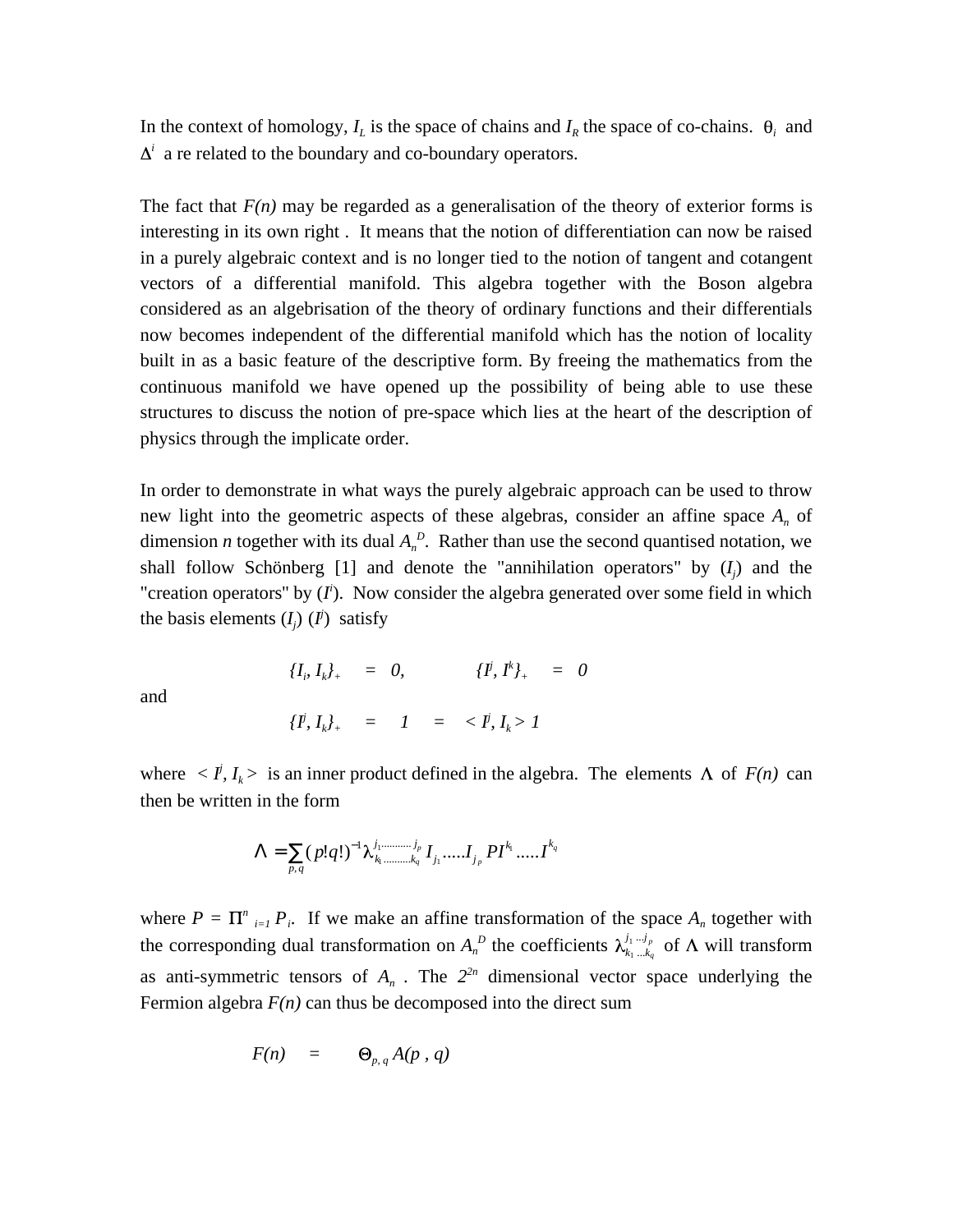The symmetric tensors of the affine space can be obtained by considering the quasi algebra generated over a field from the set  $\{I_j, I^k\}$  of generators satisfying the relations

and

$$
(\dot{I}, I_k) = I = \langle I, I_k \rangle I
$$

 $(I_i, I_k) = 0,$   $(I^i, I^k) = 0$ 

This algebra is formally identical to the quasi algebra  $L_q(n)$  defined in section 3, the *I*<sup>*j*</sup> corresponding to the  $D_j$  and the  $I_j$  to the  $Q_j$ . Affine transformation of the space  $A_n$ together with the corresponding dual transformation of  $A_n^D$  leaves the above defining relations invariant, demonstrating that  $L_q(n)$  is a geometric algebra of the geometry of *n* dimensions.

If  $L_q(n)$  is extended to  $B(n)$  as discussed above, and the idempotent element *V* is taken to transform as a scalar under affine transformation, then *B(n)* will also be a geometric algebra for the affine geometry of *n* dimensions.

The elements  $\Gamma$  of  $L_q(n)$  can then be written uniquely in the form

$$
=\frac{a_1!...a_n!b_1!...b_n!}{p!q!}\gamma\prod_{k_1...k_q}^{j_1...j_p}I_{j_1}...I_{j_p}V I^{k_1}...I^{k_q}
$$

where  $a_{\Gamma}$  is the number of *j* s equal to *r* and  $b_t$  is the number of *k* s equal to *t*. It is not difficult to see that the vector space underlying the quasi algebra  $L_q(n)$  can be decomposed into the direct sum

$$
L_q(n) = \Theta_{p,q} S(p,q)
$$

where *S(p, q)* are the spaces of the symmetric tensors.

What these results show is that every geometric object commonly associated with an affine space of n dimensions can be regarded as either an element of the fermion algebra  $F(n)$  or of the boson quasi algebra  $B(n)$ . Although this example provides no new content, it opens up a radically new view on the relation between geometry and quantum mechanics that Schönberg was the first to stress. A complete understanding of this new approach will require extensive work, but we can al ready see some essential features emerging.

The above discussion shows a correspondence between the not ions of "creation" and "annihilation" on the one hand and their geometric counterparts of ''cogredience" and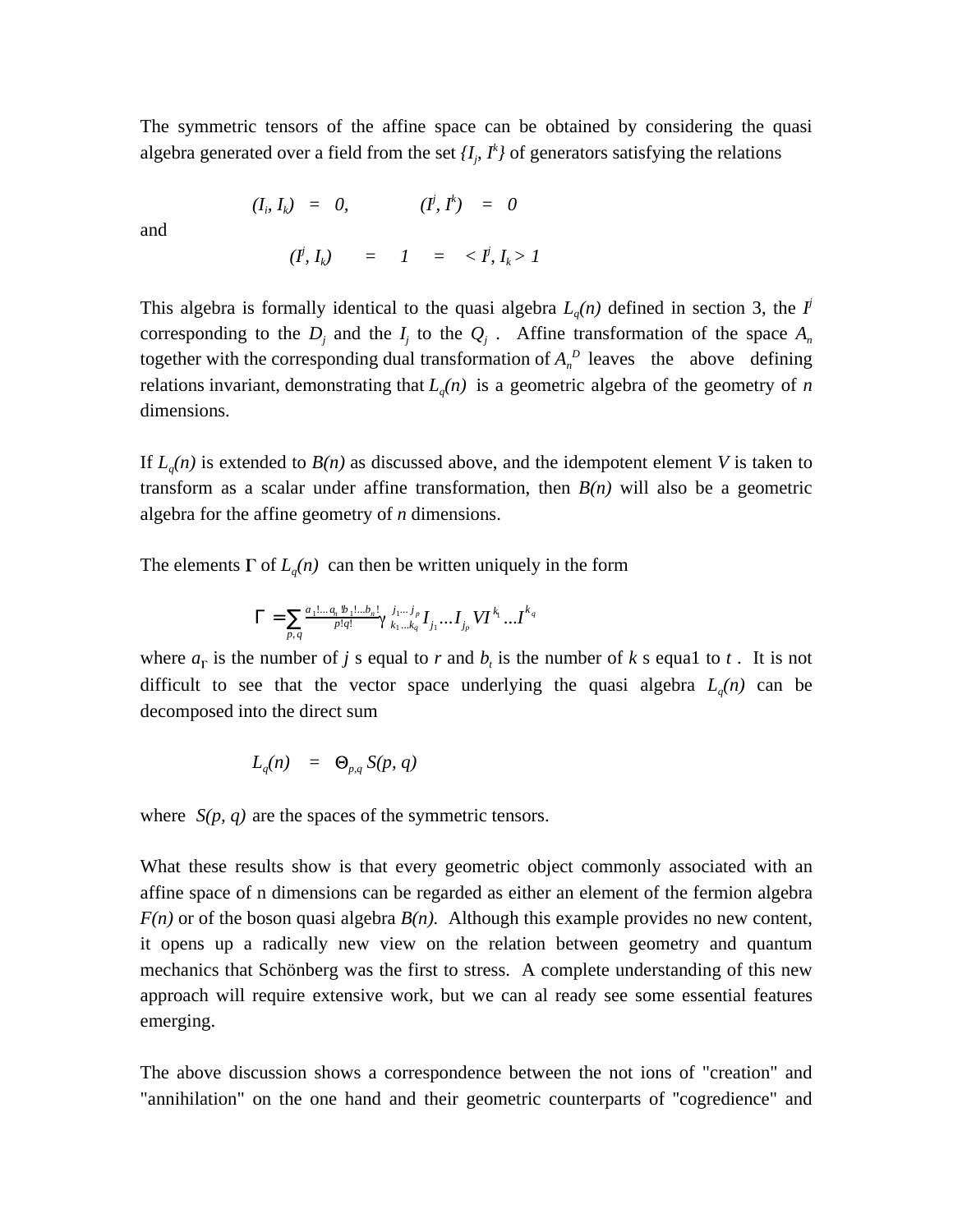"contragredience" on the other. However the properties of their generating elements relative to one another are contained totally in their multiplicative properties. Indeed the whole content of these algebras is latent intrinsically in the essential algebraic properties ascribed to the generating set through the commutation relations. Furthermore, there is a complete lack of participation of the tensor indices ascribed to the generating elements. These indices appear in the algebraic context as no more than label s for the generating set. Similarly it follows that the quantum concept of creation and annihilation is also absent as a fundamental concept in the definition of  $F(n)$  and  $B(n)$  the distinction of creation and annihilation not being involved in any essential way.

The basic indifference of the boson and fermion algebras both to tensor indices and to creation and annihilation suggest that these notions are inessential. They should be regarded as secondary, subordinate to the primary notion of algebraic structure. This suggests that we must think of these algebras in a new way. Since we have *2n* distinct generating elements  $\{I_j, I^k\}$  and their relations with *D* and *Q*, or  $\theta$  and  $\Delta$ , this suggests that a phase space may be more important than the current interpretation through the configuration space. This is already implicit in the work of Schönberg 1,2 and has also been extended by Bohm and Hiley both in the non relativistic case [19] and the relativistic case [20].

In the usual quantum mechanics much emphasis is placed on group structures which lie at the basis of the symmetry properties of the Lagrangian. For the two basic algebras that we are considering, the respective groups arise in the following manner. Put  $\lambda_i = I_i + f_{ij}$  $I^j$ , where  $f^{ij}$  is an anti-symmetric tensor. Then it can easily be shown that

$$
(\lambda_i, \lambda_j) = 2f_{ij}.
$$

 $B(n)$  can thus be regarded as the full matric extension of the symplectic quasi algebra  $K^{2n}$ of the phase space. If on the other hand we put  $\varepsilon_i = I_i + g_{ij}I^j$ , where  $g^{ij}$  is a symmetric tensor, then we find

$$
\{\varepsilon_i, \, \varepsilon_j\} \qquad = \qquad 2 \, g_{ij}
$$

so that  $F(n)$  is intimately related to the Clifford algebras.

It should be noted that this view of the boson and fermion algebras is more natural than regarding them merely as geometric algebras for the affine space, the groups contained in these algebras being larger than the affine group for the *n*-dimensional space. Regarding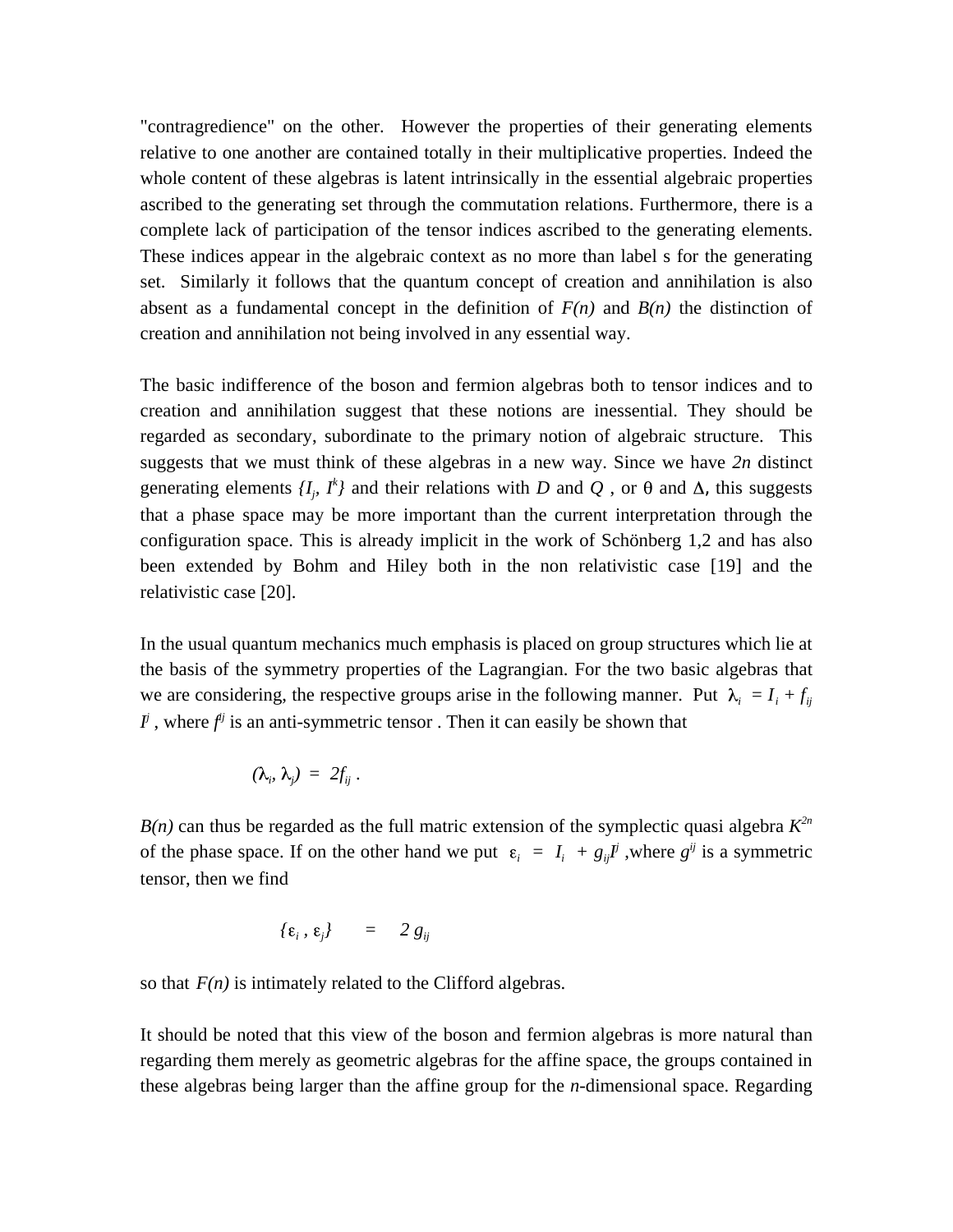$F(n)$  as a Clifford algebra for the phase space, the quantum field theory of fermions is seen to be essentially the theory of spinors of the phase space. Similarly, the quantum theory of bosons is seen to be essentially that of the symplectic spinors for the phase space. In both cases, by spinors we mean the elements of the minimal left ideals of the respective algebras.

It is of interest to note that the group of transformations on the phase space leaving invariant the form  $f^{ij}$  has  $n(2n+l)$  parameters and for the invariance of  $g^{ij}$  we need  $n(2n-1)$  parameters. Thus our algebras carry the translations and rotations of spacetime. These two groups intersect in the central affine group for the *n* dimensional space. It would seem from this that the forms *f* and *g* together, rather than individually, fully determine the configuration space for a system. This feature is one that is taken up in the study of supersymmetries where the orthosymplectic groups leave invariant a bilinear form that is a combination of the symmetric and the anti-symmetric forms *f* and *g*. The proposed approach is thus rich enough to carry not only the symmetries of space time, but also supersymmetries.

#### 8. CONCLUSION

If the boson and fermion algebras are given a prominence in our conceptual framework commensurate with that suggested by the quantum theory , then the geometry of space and time will appear as a higher level abstraction from the more fundamental notion of algebraic structure. Regarding  $B(n)$  and  $F(n)$  as "pre-geometries", in the sense that they are geometric algebraic structures of more fundamental importance than the geometry of space and time. Indeed the algebraic approach is devoid of all reference to any underlying space time structure. The algebraic "wave function" provides no notion of the extension of a system in space and time nor does it give a "point to point" account of a particular property of the system. The algebraic quantum theory can only support an interpretation through the implicate order. In this sense it can be regarded as neither a "local" theory nor a "non local'' theory. It would be appropriate to regard it as an ''a-local'' theory, with the notion of locality being abstracted from a distinguished relationship in the implicate order as discussed by Bohm, Hiley and Davies [21].

Thus in the pre-geometry, the first level of abstraction through the isolation of a set of generators for these two algebras *B(n)* and *P(n)* defines a *2n* dimensional vector space identifiable as a phase space for the system. The algebras  $B(n)$  and  $F(n)$  Individually define the metric and symplectic geometries respectively for the phase space from which, as a second order abstraction, the configuration space is distinguished. This allows the concepts of geometric covariance and contravariance, or of quantum creation and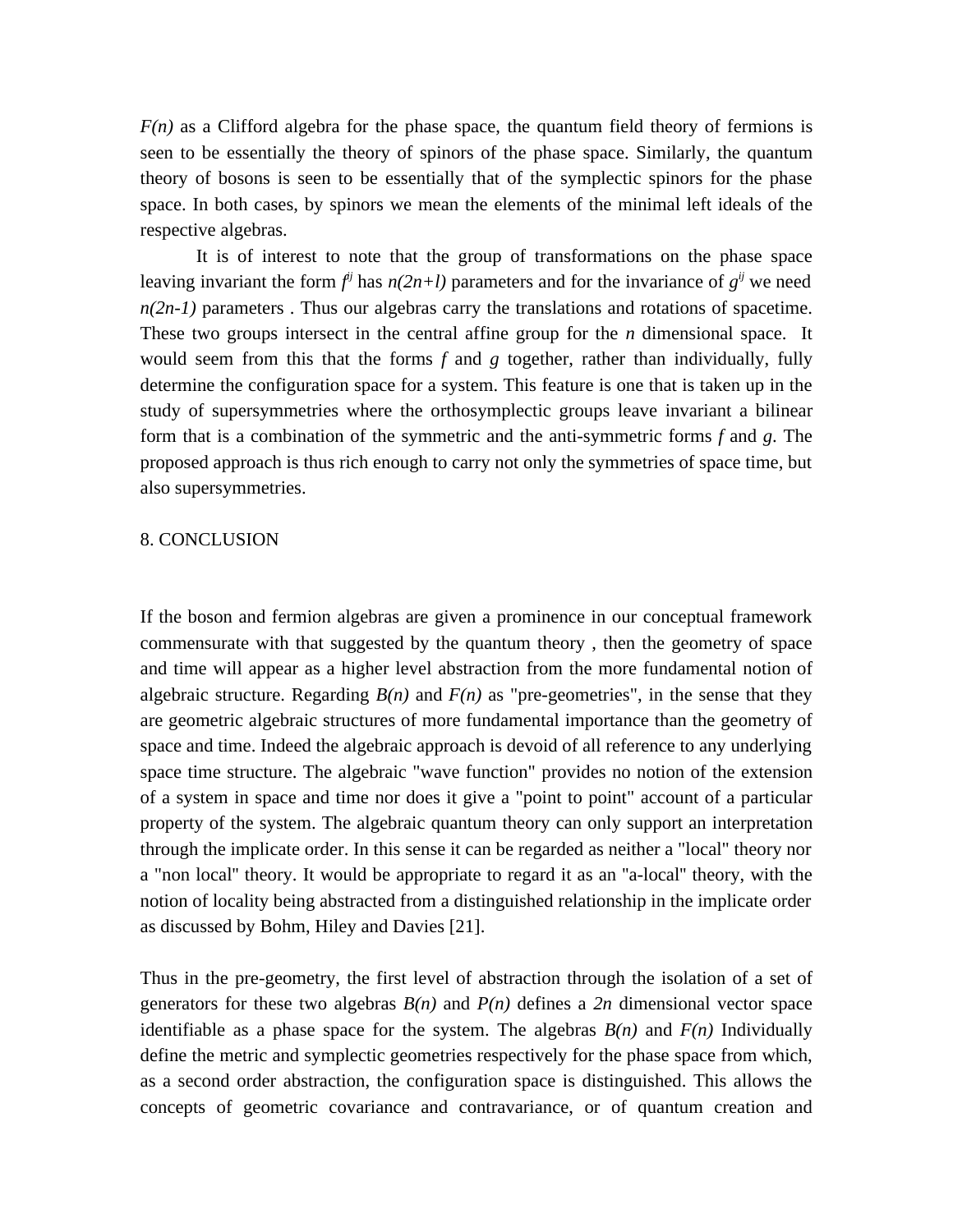annihilation, to be defined. The geometry of spacetime is then obtained from that of the configuration space as a third order abstraction.

### **REFERENCES**

1. Schönberg M., *Nuovo Cim.* (Supp.) **6**, 356-380, ( 1957)

2. Schönberg M., *An. Acad. Brasil. Ci.* **29**, 473-479 (1957); *An. Acad. Brasil. Ci*. **30**, 1- **20**, 117-131, 259-280, 429-446 (1958).

3. Gell-Mann M., in *The Nature of Matter*, Wolfson College Lectures 1980, Ed. Mulvey J. (Oxford, 1981).

4. Bohm D., *Wholeness and the Implicate Order* (Routledge and Kegan Paul, London, 1980) .

5. Bohr N., *Atomic Physics and Human Knowledge* (Science Editions New York, 1961).

6. Bohm D. and Hiley B., Generalisation of the Twistor to Clifford Algebras as a Basis for Geometry, *Revista Brasileira de Physica*, Volume Especial, Os 70 anos de Mario Schonberg, 1-26, 1984.

7. Chew G., *Found. Phys*. **13**, 273 (1983); Gentle Quantum Events As The Source of the Explicate Order, in *Quantum Implications*, ed B. J. Hiley and F. D. Peat, pp. 249-254, 1987

8. Stapp H., *Phys. Rev*. **28D** , 1386-1418, (1983)

9. Bohm D., *Found. Phys*. **4**, 139-168, (1973).

10. Frescura F. and Hiley B., *Found Phys*. **10**, 7-31, (1980)

11. Riesz M., *Comptes Rendus 10me Cong. Math. Scand*. 123-148 (Copenhague, 1946).

12. Riesz M., *Comptes Rendus 12me Cong. Math. Scand*. 241-259 (Lund, 1953).

13. Bohm D., *The Proceedings of the International Conference on Elementary Particles, Kyoto*, 252-287, (1965)